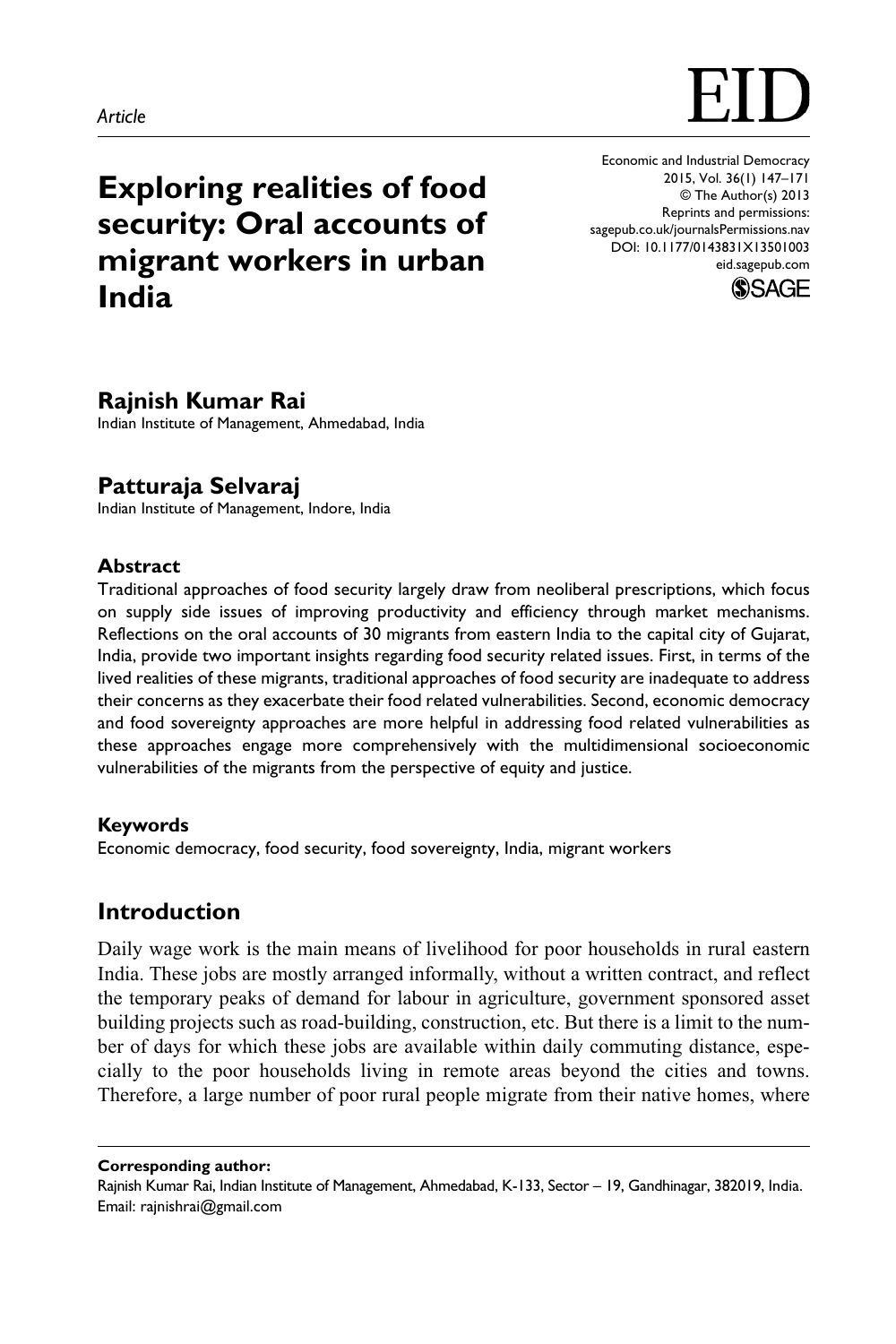they perceive limited livelihood opportunities, to cities and urban centres in search of job and employment opportunities (Deshingkar and Grimm, 2005).

In the recent years, it is generally believed that globalization has improved job opportunities in cities (World Bank, 2002). Consequently, in order to improve the economic prospects and to ensure a more secure living environment, migration of poor rural households to urban centres has increased (Kahanec and Zimmermann, 2008). Thus, the past few decades have witnessed a marked demographic shift from rural to urban areas (Solomons and Gross, 1995; Tolossa, 2010). Though studies reveal diverse motivations for migration (Rogaly, 2003; Rogaly and Coppard, 2003; Shah, 2006; Start and Deshingkar, 2006), it is not entirely voluntary as people are often compelled by economic circumstances, including structures of inequality in their native villages and towns (see for example Rafique and Rogaly, 2005; Van-Sanso, 2007), to take risky journeys and undertake demanding, unhealthy work that they would not take part in if they had alternative means of livelihood (Rafique, 2006). Migration is a source of vulnerability for several reasons such as having to set out without the guarantee of a job, and a lack of effective regulation of employment conditions at the destination and absence of near relatives or social networks (Rafique, 2006). The situation gets exacerbated for the migrants due to issues of availability of food and food related vulnerabilities (Rafique, 2006).

Apart from income related variables, sociodemographic variables such as education and family size are also important determinants of food security (Uraguchi, 2012). Migration from rural to urban places results in a change in environment and lifestyle, affecting food habits, dietary patterns and quality of food intake as the migrants give in to the pressures of the new environment (Ebrahim et al., 2010; He et al., 1996; Huang et al., 1996; Hyman et al., 2002; Opare-Oblsaw et al., 2000; Wandel, 1993). Migrant workers often face various difficulties such as economic shocks, poor sanitation, unemployment and lack of access to financial resources (Tolossa, 2010). Consequently, this affects their food security and they have to adopt several coping strategies such as avenues for diversification of income. The urban poor are especially affected by issues of food security as the bulk of their expenditure is on food related issues (Cohen and Garrett, 2010).

The problems of food security faced by migrants are likely to have increased since the economic crisis of 2007–2008. In the aftermath of this crisis, more than 100 million people were added to the ranks of the global hungry and almost two-thirds of the world's 1 billion people who are facing problems of hunger live in Asia (Kuroda, 2011). According to the neoliberal perspective, food security is merely seen as a problem of food self-sufficiency (Qijiang, 2011). Consequently, important issues of social justice and the rights of workers associated with food security are ignored in this perspective. Due to their vulnerabilities, migrants often have to accept poor conditions of employment, which may increase their problems with respect to food security. In addition, Schanbacher (2010: ix) distinguishes between food security and food sovereignty: 'Ultimately, the food security model is founded on, and reinforces, a model of globalization that reduces human relationships to their economic value. Alternatively, [the] food sovereignty model considers human relations in terms of mutual dependence, cultural diversity, and respect for the environment.' Thus, the concept of food security relies on narrow, economic interpretations of the life worlds of migrant workers. On the other hand, the concept of food sovereignty engages with workers in the sense of their political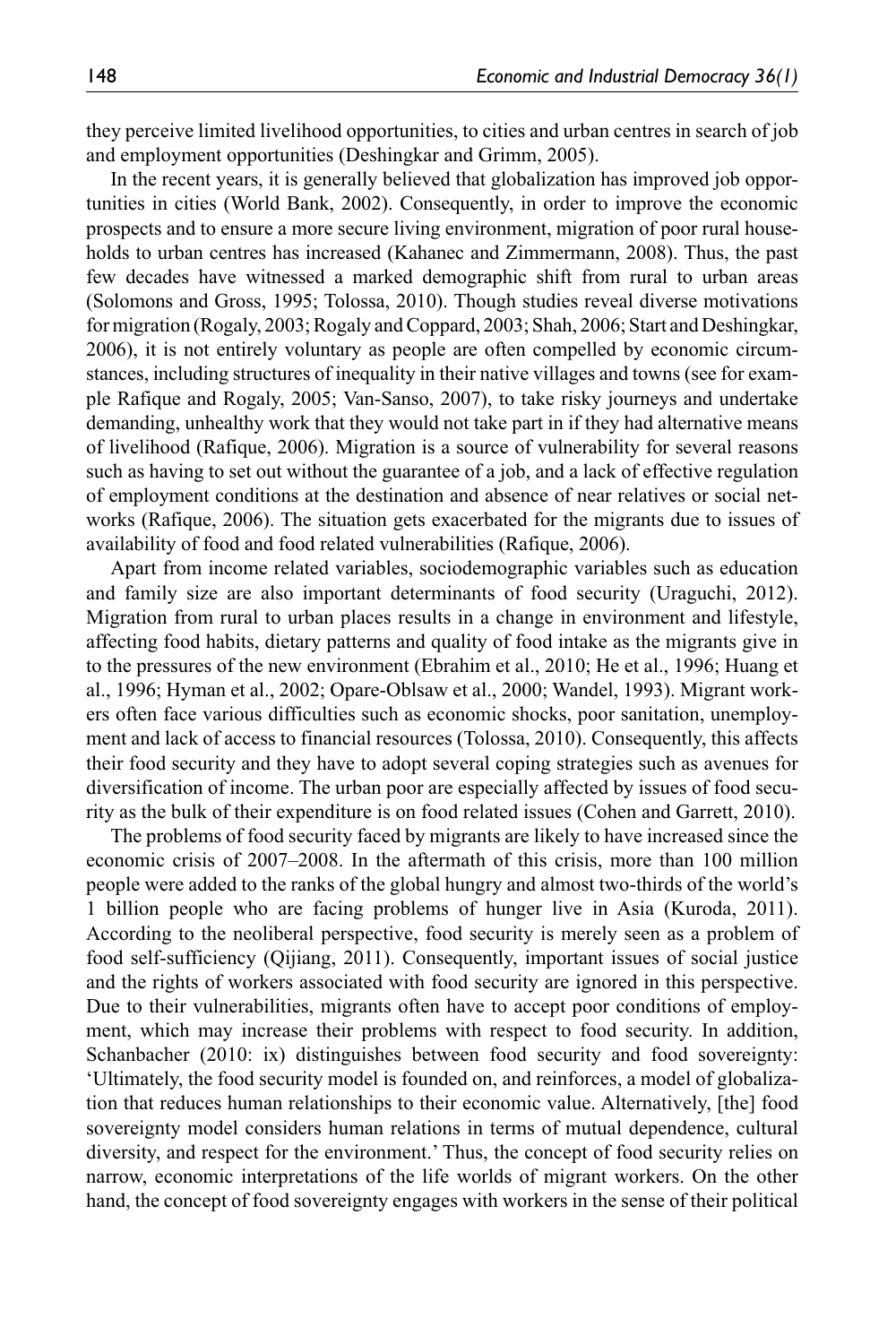rights and economic entitlements. While the food security approach is anchored around instrumental exchange, the food sovereignty approach is anchored around a sense of accessing social justice.

Through an exploration of migrants from Bihar and eastern Uttar Pradesh<sup>1</sup> in Gandhinagar, the capital city of Gujarat, India we attempt to understand: (1) their subjectivities, life worlds and actions pertaining to issues of food security; (2) the linkages between food security and economic democracy; and (3) tensions between food security and food sovereignty. Issues of food security need to be explored in greater detail because the employment relationships of migrant workers are exploitative, and located in regimes of insecurity. These insecurities have an impact on the ability of migrant workers to access food. Insecure employment is a part of the same set of neoliberal practices that prescribe production and efficiency related solutions for food security. Neoliberal policies in the domain of the employment relationship and vulnerabilities of migrant workers pertaining to food are perhaps related to each other. It is these relationships that this study seeks to explore.

# **Theoretical framing: Economic democracy, food security and food sovereignty**

Adherents of neoliberal policy suggest that food security can be achieved if investment cycles related to the production of food can be managed effectively (Razzaque, 2011). In order to achieve food security, shocks which may lead to a decline in the production of food commodities need to be anticipated and early warning systems which predict these shocks need to be put in place (Razzaque, 2011). Such neoliberal approaches, therefore, only adopt technical approaches to achieve food security. These approaches do not focus on inequalities in the political economy, which create problems in achieving food security. In addition, these approaches do not concentrate on developing policies to expand economic democracy and transform unequal social relations as a method of achieving food security. The task of public food management is to stabilize food prices during emergency and ensure price security (Razzaque, 2011). However, it needs to be examined whether price security is a reliable index of food security. From Bauman (2005), we can access critiques of consumerist notions of food security. Bauman (2005: 14) points out that the threat of poverty ensured that 'employers could push their employees' endurance without fear of either rebellion or withdrawal of labor'. The consequences of accepting work where the employment conditions are unjust are dismaying; while the living conditions of workers still remain horrifying, it becomes difficult to distinguish between the material conditions of those who are employed and those who are unemployed (Bauman, 2005).

Thus, the lack of democracy in the employment relationship warrants critical examination of the thesis of the welfare state once held by thinkers like Offe (1996). According to Offe (1996), while capitalism could not coexist with the welfare state, it could also not exist without it. The disruptive impact of the collapse of the welfare state would be difficult to manage (Offe, 1996) as the welfare state provided the capitalist employment relationship with a sustainable supply of labour if minimum conditions had been reasonably met. Thus, capitalism would live with the limits placed on its accumulation by the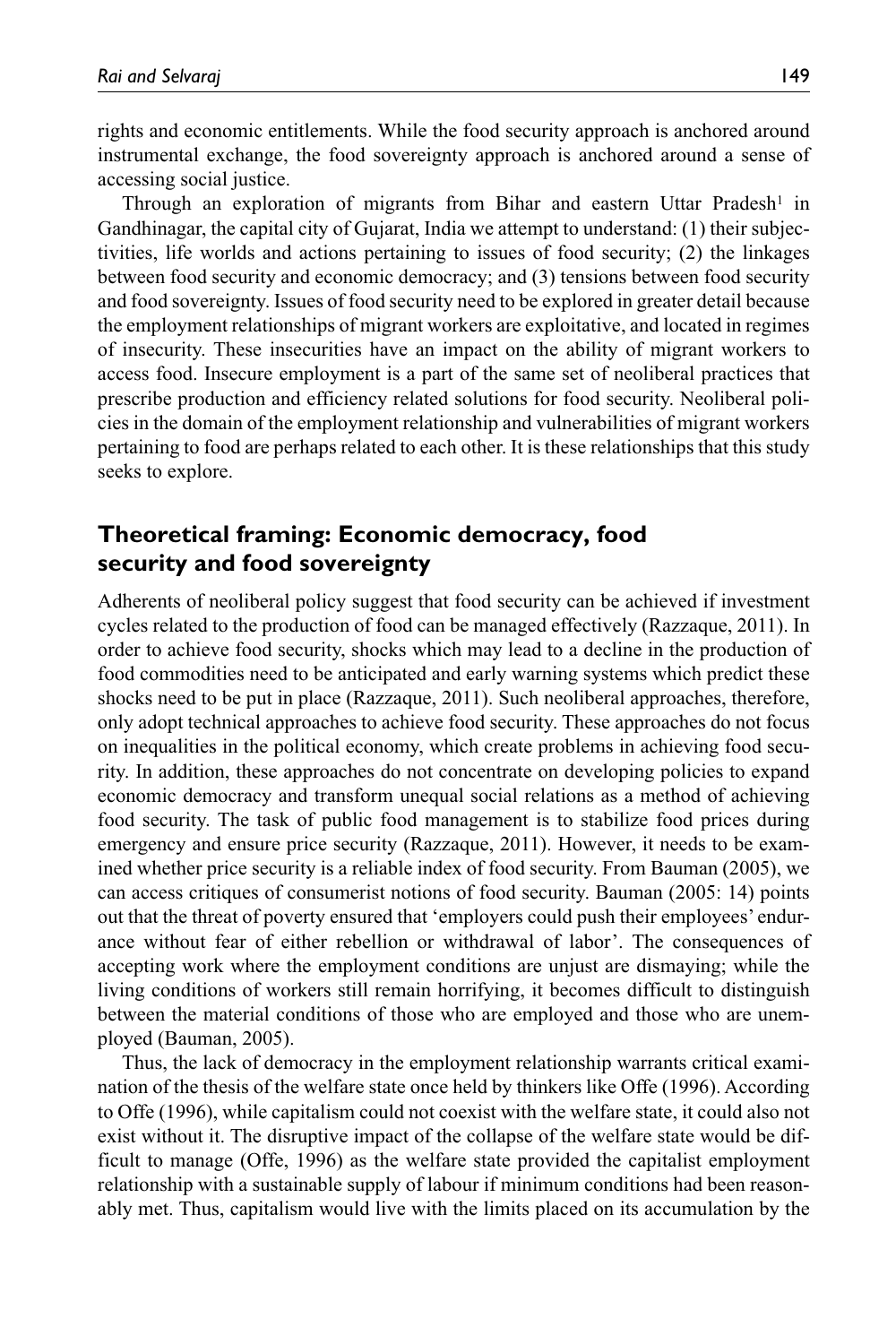welfare state (Offe, 1996). The welfare state was anticipated not only as a means of creating insurance for issues of want, but it was also created as a mechanism for ensuring that citizens would not resort to idleness (Bauman, 2005). Thus, there exist tensions between the welfare state and the objectives of economic democracy, as the assumptions about workers and their rights vary in both these paradigms. While economic democracy revolves around institutional anchors of workers' participation in decision making in the political economy, the welfare state is concerned with providing a minimum of the necessities of life to citizens. Thus, economic democracy has the potential to advance the cause of food sovereignty, while the welfare state is anchored around the advancement of food security. Food insecurity has been defined as 'limited or uncertain availability of nutritionally adequate and safe foods or limited or uncertain ability to acquire acceptable foods in socially acceptable ways' (Struble et al., 2003, cited in Rush et al., 2007: 73). Food insecurity has also been defined as 'lack of access at all times, due to economic barriers, to enough food for an active and healthy lifestyle' (Quandt et al., 2004: 568). Tampubolon (2004) suggests that food security can be increased by increasing the income of those engaged in marginal livelihoods. The income of those engaged in marginal livelihoods can be increased by providing them with supplementary employment opportunities (Tampubolon, 2004). This is again a neoliberal prescription which does not call for increased economic democracy in terms of decent wages, but instead calls for the involvement of increased labour power on the part of the worker.

In contrast, Schanbacher (2010: xiv) outlines the of food sovereignty: 'Alongside control over how food is produced, distributed, and consumed, the idea of sovereignty ultimately centers on local, state, and regional control over natural resources such as land and water.' Thus, issues of access to food cannot be seen in isolation of the social relations of production. Democratic social relations of production with workers controlling natural and state resources is an important determinant of food sovereignty. Since migrant workers do not control either natural or state owned resources, their ability to assert a sense of food sovereignty is restricted. Food sovereignty encompasses cultural aspects of food and does not merely reduce it to the idea of calorie intake (Schanbacher, 2010). It is not only concerned with the consumption of food but also with livelihood issues connected with the production of food (Schanbacher, 2010). It includes a critical analysis of international trade regimes such as the World Trade Organization, which represent neoliberal interventions in agriculture (Schanbacher, 2010). Food security and food sovereignty represent alternative visions of human relations: 'In contrast to themes of competition, efficiency, unfettered growth and consumption, autonomy, and profiteering, food sovereignty emphasizes themes of sustainable development, environmental conservation, genuine agricultural reform, mutual dependence, and local, small-community prosperity' (Schanbacher, 2010: xiv). Due to underdevelopment of their political and social rights, and lack of ownership of resources, migrant workers benefit to a substantially lesser extent from measures such as agricultural reform and prosperity of local communities. Consequently, their ability to access food sovereignty is limited.

In a broad sense, economic democracy refers to the public regulation of economic activity as opposed to a deregulated environment where the market determines everything on its own (Frank, 2001). Food sovereignty is closer to the social relations of economic democracy in envisaging a political economy where the production and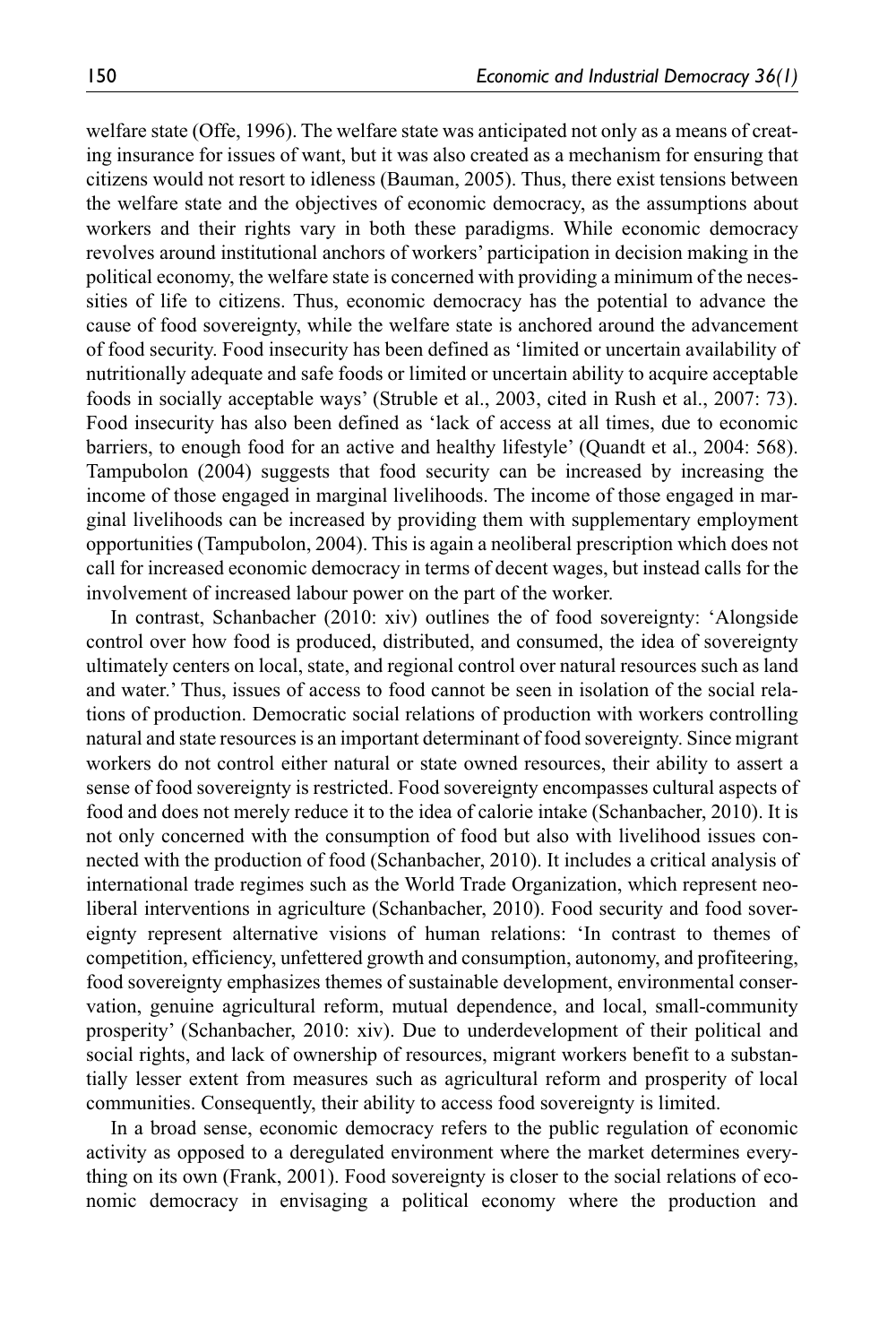consumption of food is anchored in practices of human dignity, social justice and equality. Food security, on the other hand, is at best a liberal welfare state ideal, which promises a minimum amount of security to the citizens of a state. The concept of food security is not anchored in the politics of transforming the political economy we inhabit on more egalitarian lines. Thus, food security may be complicit in a politics which encourages workers to give consent to social relations where economic democracy may be absent.

Food security is embedded in Malthusian ideas of the limited capacity of nature to take care of the food needs of a growing number of citizens in the world, especially those who are living in poverty, and who consequently have low human capital (Pertiwi, 2004). While food security systems are thought to comprise population, labour, land use, price policy and input technology, the attempt is to optimize the system rather than transform the social relations, particularly those of labour, in expanding the efficacy of food security systems (Pertiwi, 2004). The practice of food security is more in tune with the concept of representative democracy than with the concept of participatory democracy. On the other hand, economic democracy is linked with the practice of participatory democracy where the gap between the leadership and people is to be bridged (Wignaraja, 2009). Economic democracy requires people to emerge as the subjects of policy formulation and governance rather than as objects of governance (Wignaraja, 2009).

Structural adjustment policies adopted by the state have contributed to greater strains on the poor by minimizing their say in governance and thus preventing economic democracy from being realized (Wignaraja, 2009). In a holistic sense, the achievement of food sovereignty may be linked to economic democracy in the achievement of all these processes. Food sovereignty and economic democracy are linked to the needs for communities to have control over their lives (Mazhar et al., 2007). The call for food sovereignty is also part of wider social movements which critique international governance regimes linking trade, aid and security and look for solutions beyond the state and the market in ensuring access to food as a basic human right (Mazhar et al., 2007).

Food sovereignty requires that the production, circulation and consumption of food be controlled by culturally situated local communities (Mazhar et al., 2007). Currently, the global food system is controlled by corporations in that they determine policies related to agricultural inputs, knowledge and economic policies (Mazhar et al., 2007). The food sovereignty discourse contests this appropriation and seeks to return decisions pertaining to food system governance to communities (Mazhar et al., 2007). In this article, through the lived accounts of migrant workers, we attempt to discern the intersections of economic democracy, food sovereignty and food security. Next, we describe the methods through which we accessed the narratives of migrant workers around the lived realities of food security.

# **Method**

#### *Research design*

Initially, we designed this qualitative study to be conducted by using in-depth interviews and observations to obtain the experiences of migrant workers related to issues of food security. These workers had migrated from the eastern Indian states of Bihar and Uttar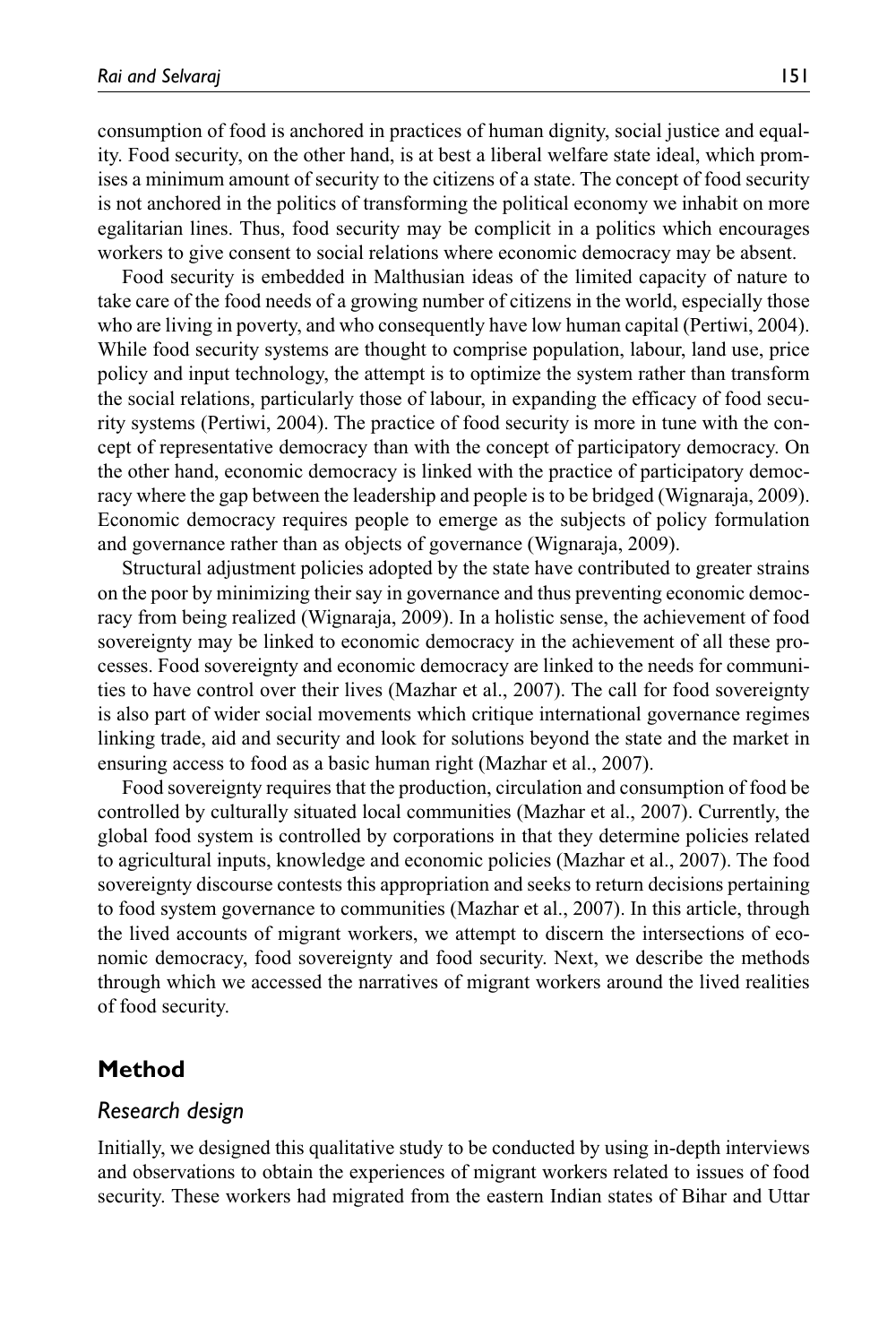Pradesh and were currently living in the village of Vavol in the Gandhinagar district of Gujarat. We asked the migrant workers questions of how their social situadedness as migrants impacted their access to food. However, in order to access the conversations that migrant workers have with each other and the dilemmas and tensions that are part of these conversations, we also conducted three focus group discussions (Stewart et al., 2007). The focus group is an important method of accessing data in order to unravel the beliefs of participants in terms of similarities and differences in their views with respect to each other (Basch, 1987; Frey and Fontana, 1993; Marshall and Rossman, 1995; all cited in Edmonds, 2005). Some of the concepts used in the study pertain to the cultural life worlds of participants, and since focus groups are useful techniques for finding entries into the cultural lives of participants (Betts et al., 1997; Marshall and Rossman, 1995, cited in Edmonds, 2005) this method provided insights about the relationship between cultural practices and food security of migrant workers.

We made full disclosure of our identity and purpose of the study to the participants. Both of us who carried out the study were males and the data collection process involved conversations with women participants. We acknowledge that the dominant position of males in Indian society and that of researchers may have created difficulties in overcoming gender barriers and this may have influenced the answers of respondents. In order to overcome these barriers the purposes of the study were clarified not only to the women participants but also to their family members. This helped in building rapport and access to women participants and overcoming gender barriers that may have existed initially. Further, in order to overcome gender hierarchies during the research process, in our informal conversations with respondents, we pointed out how males and females might have different views on the same subject, and how the aspirations and voices of females may often be suppressed in society. We hope that these conversations conveyed that while our position as researchers was influenced by our gender identities, we were trying to overcome it by being sensitive to multiple positions, and were inviting the respondents to overcome the same gender barriers in the research process. We carried out all our conversations with the participants in Hindi as the native language of all the participants was Hindi. The mother tongue of one of the researchers is Hindi and the other researcher is fluent in Hindi. Our familiarity with Hindi helped us in relating to the participants more easily.

#### *Setting*

Vavol is a village, 3–4 km away from the capital city of Gujarat, Gandhinagar. Due to its contiguity with Gandhinagar, Vavol can be looked upon as yet another locality of Gandhinagar. In order to take care of the expanding needs of the capital city, a lot of construction activity is occurring in Vavol. Consequently, many migrants who earn their livelihood through the construction activity live in Vavol. Real estate and property prices in Vavol are comparable with the rest of Gandhinagar. We accessed data from a settlement in Vavol which comprised 86 households of migrants from Bihar and Uttar Pradesh. The migrants were from both Muslim and Hindu communities.

We conducted the interviews and the focus groups at the site of the settlement. Each interview and focus group lasted for approximately one and a half hours. The interviews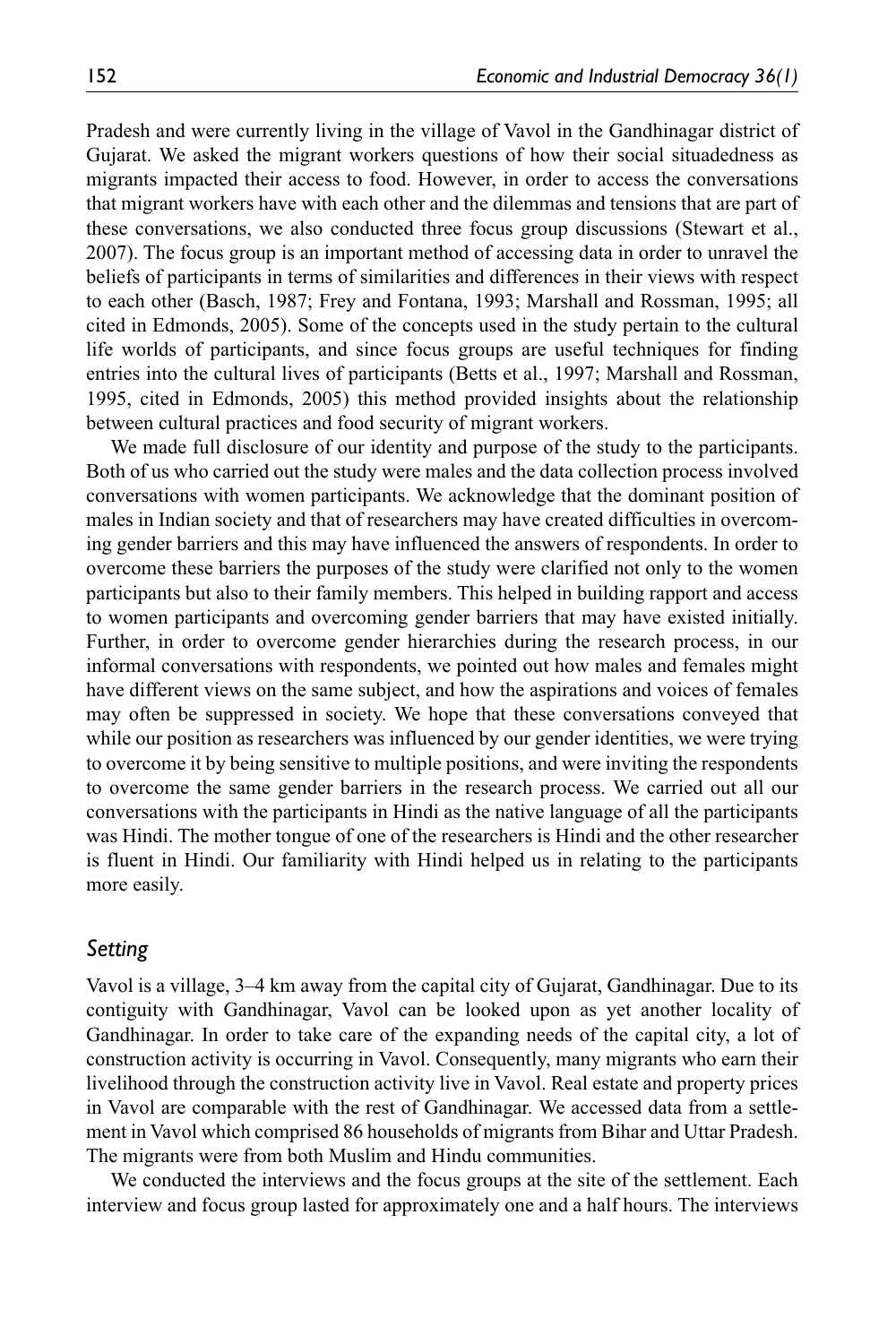and focus groups were conducted during those times when participants indicated that they were relatively free. Women participants preferred being interviewed immediately after lunch. Male workers preferred being interviewed in the evening after returning from work. The focus group discussions were held in the village primary school. We made arrangements for serving tea and snacks in the village primary school.

The interviews and focus group discussions were carried out over 12 different visits to the village spread over two months. Observations were also carried out during these visits. We also visited the kitchens of the participants to enter the cultural and material settings that informed their food habits and food related consumption practices. Since we visited the kitchens and held conversations with the women there, our rapport with them improved and we found that participants were more forthcoming to discuss their food practices.

#### *Sampling and characteristics of participants*

We adopted purposive probability sampling method for choosing the participants for the study. Ten women and five men were chosen for in-depth interviews and three groups were chosen for the focus group (each group consisting of three women and two men). Thus, a total of 19 women and 11 men participated in the study. Sixteen women were from the Hindu community while three women were from the Muslim community. Eight men were from the Hindu community while three men were from the Muslim community. Thus, in all 24 Hindus and six Muslims participated in the study.

The participants of the study had migrated to Vavol in distress and did not carry any monetary or other resources with them while migrating. In order to enlist prospective participants in the study, we contacted them personally. During this initial personal contact, we obtained details such as size of the family, number of working members and religion. One of the selection criteria was that at least one member of the family should be working. Further, we wanted a mix of families where both husband and wife were working, and those families where only the husband was working. Sometimes, in order to expand their sense of food security, the woman of the household also ventures out to work. The mix of households pertaining to different livelihood decisions taken by women was chosen to assess the impact of these decisions on food security. We also wanted to access households with different family sizes as with an increase in the number of dependent members of the family, difficulties pertaining to food security might increase. The workers who had migrated recently were the ones most likely to face problems of lack of food security, as they might be excluded from networks of social and economic support at the site of the migration. Therefore, we made a conscious decision to conduct interviews and focus groups with only those participants who had migrated to Gujarat in the last three years.

A greater number of women were chosen for the study as they were responsible for procurement, preparation and distribution of food in the families. One of the reasons for having focus groups with both women and men participating in them was to ensure that a dialogue across gender barriers could be created. Having three women in a focus group of five participants helped as the women were able to reinforce the points made by each other. This gave women confidence to speak out on several issues and the depth of the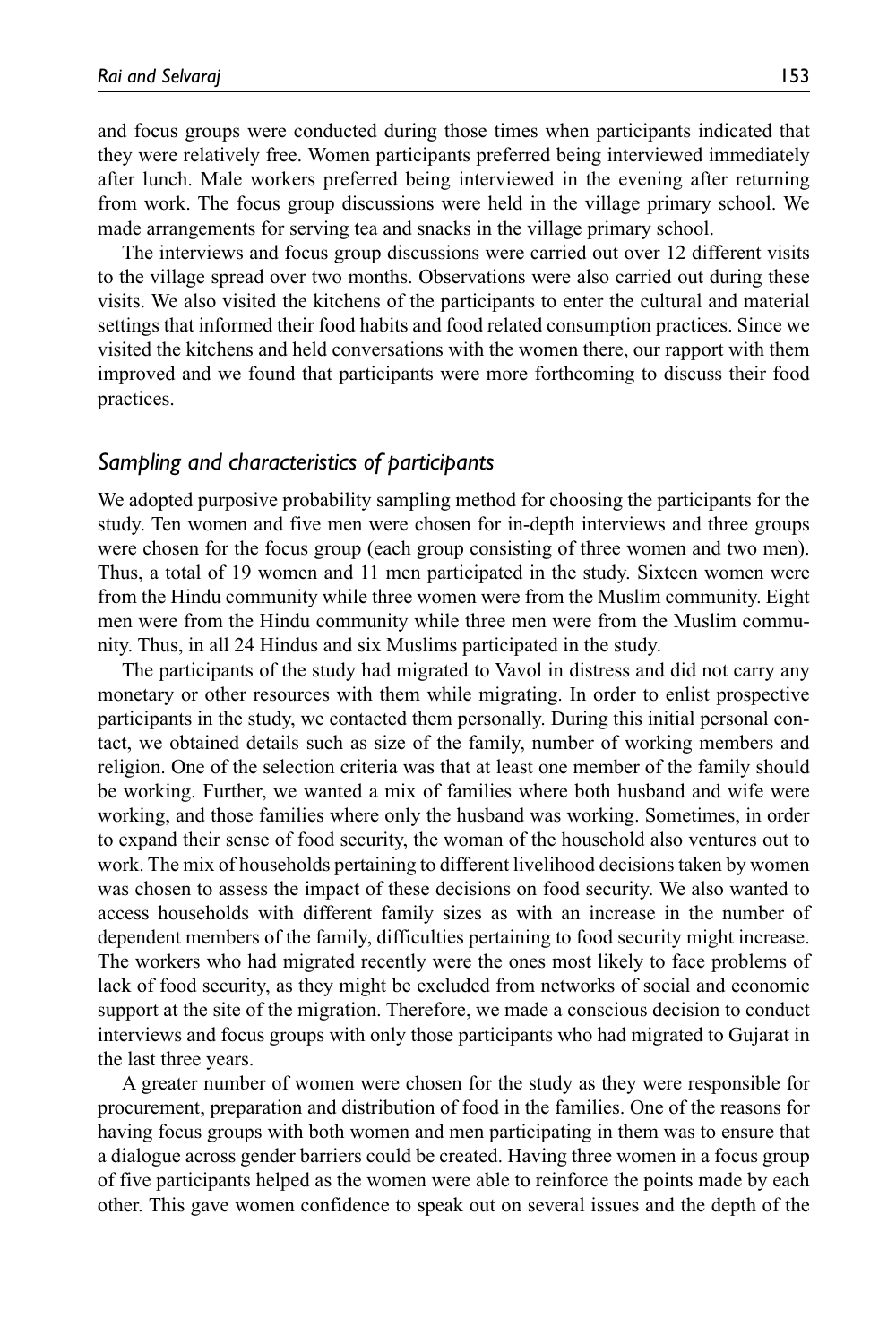insights increased. Also, the men had to listen to several issues privileged by women and respond to them. Further, having Hindus and Muslims in the same focus group discussion increased the cultural diversity of the issues and brought out conversations pertaining to different food habits. Thus, participants were sensitized to issues which they may have otherwise ignored, and they could now offer their views on a range of themes.

Before conducting in-depth interviews and focus groups, we visited the settlement site four times for informal conversations with community leaders/migrants. These visits helped us in building connections and rapport with the community leaders/migrants and identifying potential participants for the study. The community leaders were gatekeepers for the study, and once they understood the objectives of the study, contacting other participants became easier. Informal conversations also helped in acquiring cultural familiarity with the field and deciding the questions that could be framed. The initial familiarity also ensured that conversations could flow freely and that several issues beyond those initially identified, could be discussed.

The participants were aged between 25 and 45 years. All the participants were married and their families were staying with them in Vavol. All the participants were literate and had attained primary or middle school level education. Four participants were graduates. The educational background of the spouses was similar to that of the participants. Eight of the women participants were working as maids in the houses of government officials in Gandhinagar and two other participants were hairdressers and were working in beauty parlours in Ahmedabad city. The majority of the spouses were artisans and labourers. One of the male participants was working as an accountant in the office of a big business house in Ahmedabad and the other male participant was working as supervisor at a commercial construction site in Ahmedabad. The income levels reported by some of the participants were far below the present minimum wages per person prescribed under the law.

The average family size of the participants consisted of three adults (range two to four) and three children (range two to four), thus making a total of six members in a house. On average, each family had experienced one abortion and a child death before they had migrated. Almost all deaths among children were reported before the age of three. These deaths were due to malnutrition and infection.

#### *Data collection*

We conducted 15 in-depth interviews (10 women and five men) and three focus groups to know the thoughts and experiences of migrant workers regarding food related issues. These interviews were conducted during June–July 2011. We developed open ended questions covering main issues such as socioeconomic conditions, past and present food procurement, food consumptions, food avoidance, nutrition and other factors which influenced their food choice and consumption, food insecurity, etc., in English and then translated them into Hindi. We recorded all interviews and we also simultaneously took notes when the conversations were being carried out. During the focus group, one of us acted as a moderator to facilitate the discussions while the other took notes.

Before starting the interview and the focus group, we asked the participants about their preference of language. All participants indicated that they were comfortable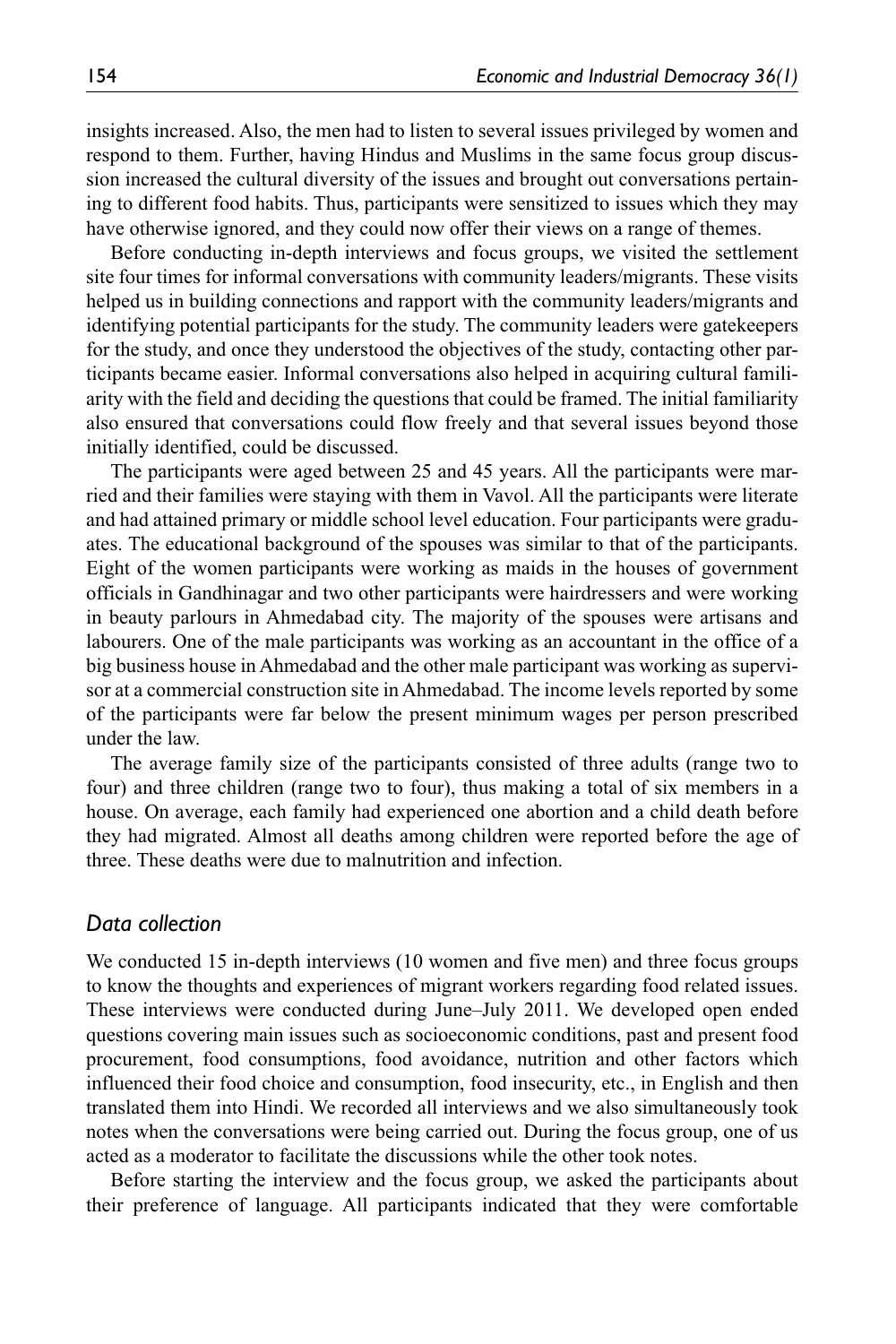speaking in Hindi. Since the participants were speaking in their mother tongue, they could express themselves easily and provide us with valid and deep insights.

We supplemented the information collected in the in-depth interviews and focus group through unstructured active observations. We conducted the observation as outsiders who had come to the site of the community for research purposes. The observations did not have any fixed agenda, but helped us to understand the living conditions of participants. We had already informed the participants that no immediate policy level changes or welfare scheme implementation was likely to emerge from our study and that we were just trying to contribute to the body of knowledge about food security and the experiences of migrant workers in this context. Several participants understood this and while they wondered about the practical utility of our study, they agreed to participate, considering our study as an opportunity to provide their voice about issues which affected their lives in important ways.

#### *Analysis*

The method of oral history articulated by Abrams (2010) formed the epistemological anchor of the study. Oral history is a method of producing texts which provide us entries into the selves and subjectivities of subjects (Abrams, 2010). Oral accounts help in accessing important insights from women participants as it enables them to overcome patriarchal barriers in articulating their voice (Abrams, 2010). In our own interview data, women participants may not have been able to overcome patriarchal barriers which existed in the social setting, but the opportunity to provide oral accounts gave them the space to articulate counter-structural moves of resistance. Thus, oral accounts can also provide us with insights into resistance and subversion that subjects may be undertaking on the ground (Abrams, 2010). Oral history is an important method of entering into the everyday lives of participants and can provide us interesting insights into their material culture (Portelli, 1990). The narrative accounts accessed through oral sources need to be seen in terms of the distance and perspective which participants deploy in describing different narrative elements (Portelli, 1990).

We adopted an iterative approach, moving back and forth between data collection, analysis and reading existing literature (Glaser and Strauss, 1967). Following each indepth interview and focus group, we transcribed the tape-recorded discussions, translated the transcriptions, categorized/coded and analysed them. We began the analysis of the transcripts as soon as possible, so that the analysis could feed the interviews and discussions that we subsequently had.

We chose 'long table approach' to analyse the transcribed transcripts (Krueger and Casey, 2000: 132). We produced a priori a code list from the designed questions and analysed the in-depth interviews and focus group transcripts with reference to these codes. Subsequently, we carried out the interpretation of the major themes that emerged from the analysis process.

Each line of the transcripts was numbered and every set of transcripts were given a specific coloured line down the left margin, allowing us to quickly locate quotes in a given transcript. We read the translated transcripts several times, and subsequently categorized or coded them by questions and then by themes. We constantly compared the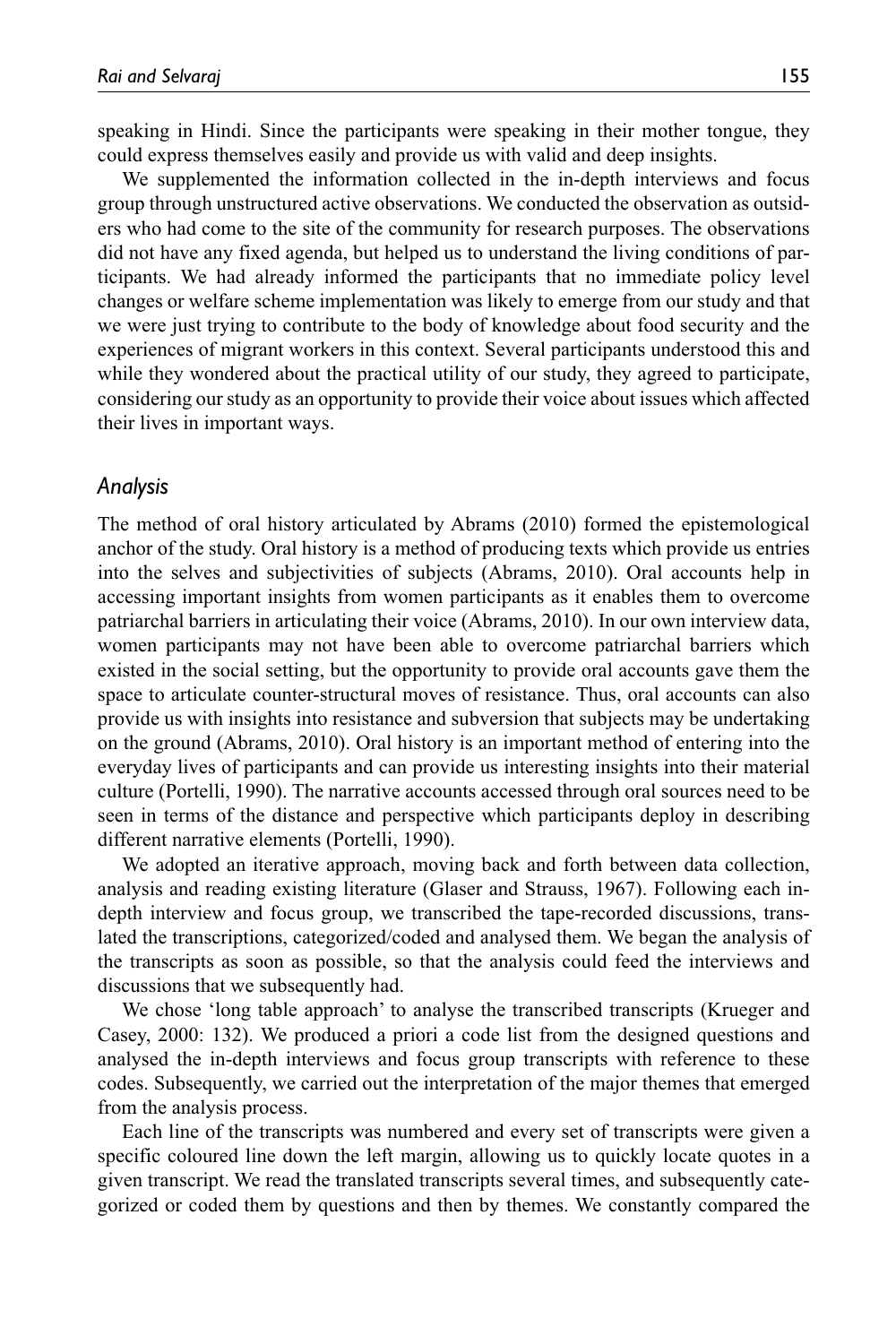answers to each question to identify similarities and differences and compiled the quotes accordingly. Based on the analysis, we not only rearranged the categories but also created new categories or subcategories that emerged from the analysis process. We then wrote a descriptive summary for each question that we had analysed and compared these summaries with the summaries of other questions. During the process of analysis, we gave special attention to certain factors including specificity, emotions and extensiveness of comments and themes (Krueger and Casey, 2000).

### *Observations*

From our observations, we found that conditions of housing and sanitation of migrants were unsatisfactory. Most of the participants living in the village had built their own houses with mud floor, brick walls and roofs of tin and old wooden planks. The houses in the settlement usually had two rooms, a kitchen and a toilet. The rooms of these houses were small and the space was congested considering the number of people in the family. Lighting and ventilation were not adequate. In some cases, the house did not have a toilet. In the absence of access to sanitation, members of such households used to defecate outside. Even in those houses which had toilets, they were not connected to the sewer. Lack of a sewage system caused used water to drain freely around the house and onto the streets causing serious sanitation problems, especially for children. This led to an accumulation of dirty water and unhygienic surroundings in the streets. Access to potable water was also limited and the migrants stored potable water from the village *panchayat* water tap. In general, the living conditions of migrants were substandard characterized by insufficient garbage disposal, lack of adequate water drainage and unsafe drinking water and sanitation.

None of the participants had ration cards, which is an important document for obtaining access to the public distribution system in India. Not having residence proof also meant that they could not get liquefied petroleum gas cylinders for cooking from the public sector oil companies. Since they did not have ration cards, they could also not obtain subsidized kerosene, sugar and other grains from the local fair price shop. They had to buy kerosene at expensive rates from the open market. They either used fire wood or kerosene stoves for cooking. From our observations of the kitchens, we learnt that women did not cook food separately for themselves when the men and children were not around. Usually, they ate the leftovers or reheated food which had been cooked earlier.

The women considered their utensils to be precious and kept them properly arranged in a clean state in the kitchen. The kitchens were organized well and the women knew the stock status of the essential food items they needed. While the women had some autonomy about stocking the kitchen, they often had to rely on the men to buy the items needed on a day-to-day basis. When the men returned in the evening from their work, they usually bought these items and brought them home. While women sometimes expressed displeasure about the price and the quality of items that the men had bought, their voices still remained suppressed in this regard. Most of the time, women had to remind men either early in the morning or during dinner about the items which were needed. These requests were made in a polite and cajoling tone rather than in the form of a demand.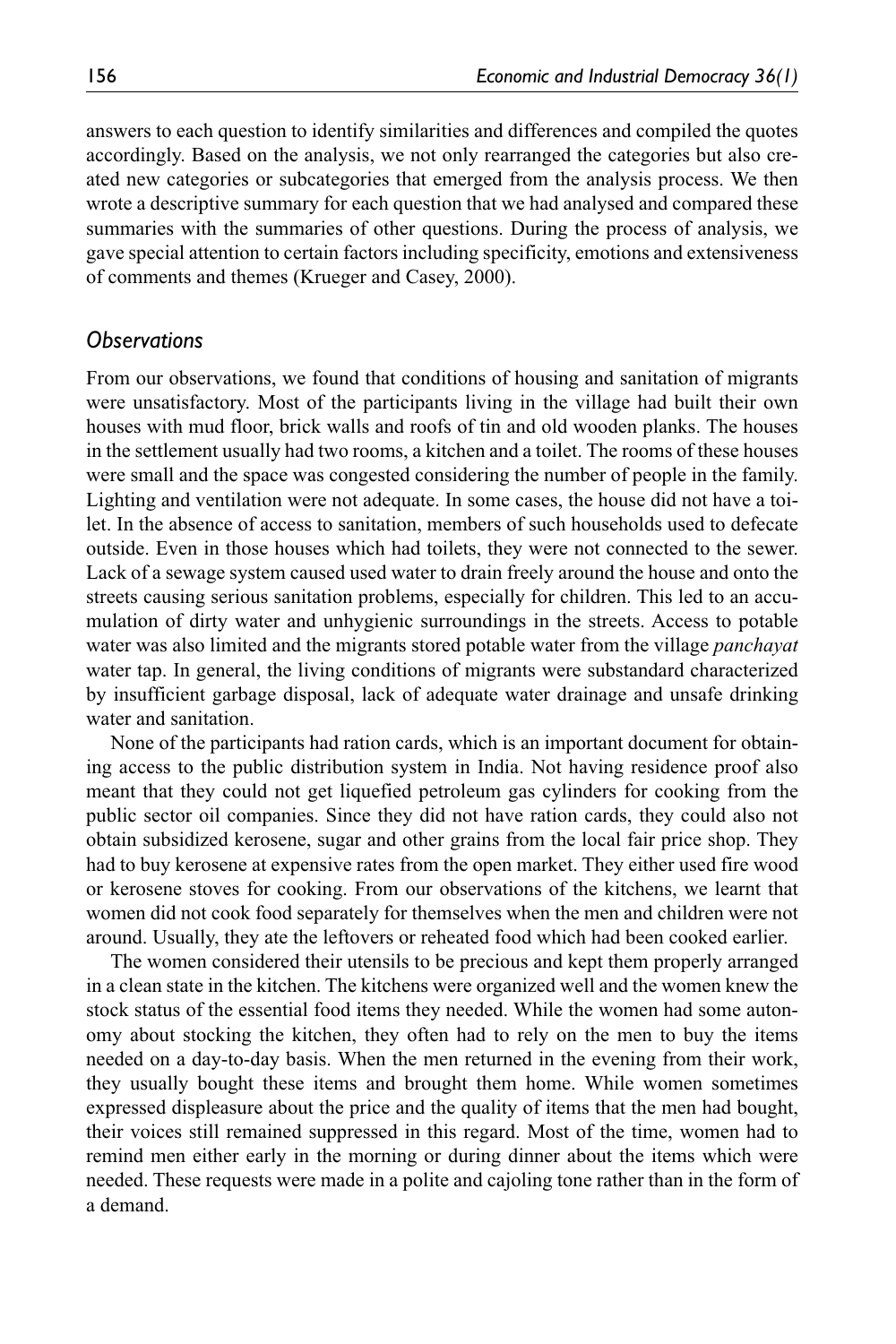In general, quality of life of the migrants was very poor. Access to recreation was limited. Mothers with young children mostly stayed at home without much activity. Children, if not at school, spent most of the time on the streets playing in an unhygienic environment or watching television. Men, when not at work, stayed at home sitting idle. Large number of men smoked *beedis*. 2 Though Gujarat is a province where liquor is prohibited, many men were prone to alcoholism and they consumed alcohol which was brewed locally in illegal distilleries.

*Reflections on observations.* Since women had little financial autonomy or control over economic resources, their ability to influence food related choices was limited. Due to their patriarchal power, men could spend the household earnings on consuming alcohol and smoking *beedis*, and in the process, food related needs of the family might be neglected. Consumption patterns favour those who are able to make bulk purchases. But since daily wage workers do not have enough savings to make bulk purchases, they are forced to make daily purchases. Consequently, these purchases are more expensive for them. The lack of refrigeration facilities also mean that migrant workers are not able to make bulk purchases of perishable food items. There is also a gendered consequence of the lack of refrigeration facilities. Since women prepare food freshly for other family members, and have a tendency to consume leftover food, the lack of refrigeration facilities affects their nutritional intake adversely. We were able to discuss and understand these issues with women participants while having conversations with them in the kitchens of their households Through these conversations, we came to know about the problems faced by the families of migrant workers such as lack of access to cooking fuel or storage spaces. These conversations also gave us important insights into the difficulties involved in the purchase decisions of these households.

Migrant workers also face difficulties pertaining to financial inclusion and they are often unable to access affordable channels of credit. This creates further difficulties for them in accessing food during times of distress. The daily wages earned by migrant workers are largely used for meeting the daily food related needs. The reliance on daily wages for meeting food related needs means that workers can hardly afford to miss work even for a single day. Workers are forced to report to work even when they are unwell as their ability to meet their food related needs depends on their daily earnings. The dependence on daily wages for meeting their food related needs implies a heightened sense of insecurity for migrant workers. This sense of insecurity is deeply associated with the hunger and malnutrition experienced by migrant workers. Thus, the families of migrant workers almost face an everyday crisis in meeting their food related needs. Women in migrant workers' families are forced to work in order to supplement their household incomes. The supplementary income earned by women becomes an important source of sustaining the food related needs of migrant workers' households. Neoliberal policy makers and the state view the food insecurity induced participation of women in the labour market as a part of the income diversification strategy that is necessary for overcoming food insecurity. Neoliberal policy also shifts the attribution of moral and economic blame of prevalent food insecurity related issues to workers themselves. It holds their consumption patterns and issues like alcoholism as being responsible for their food insecurity. Neoliberal policy largely absolves the retreat of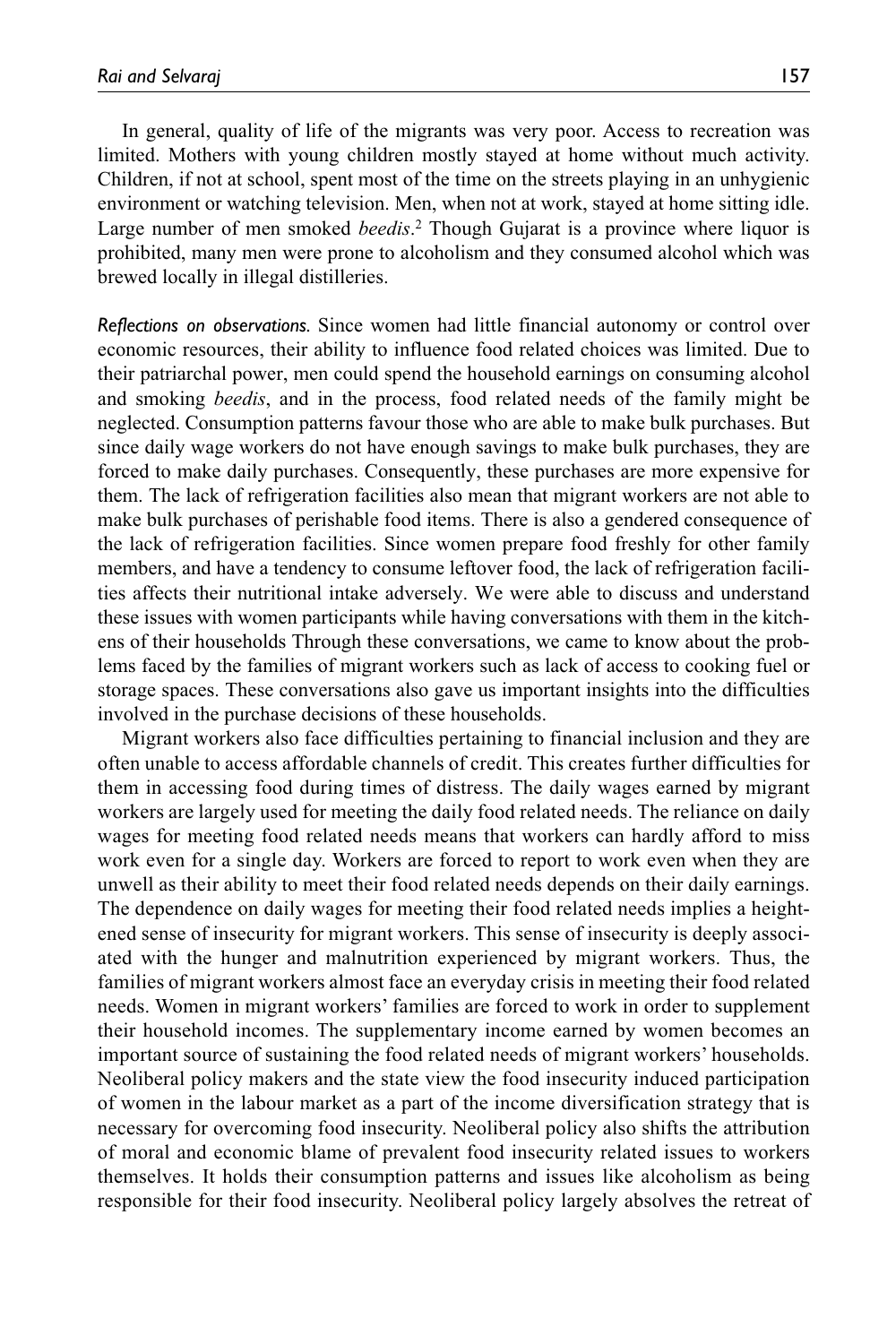the welfare state or the absence of adequate social justice mechanisms as being responsible for food insecurity. It fails to recognize important determinants of food insecurity such as depressed wages, lack of decent working conditions and lack of access to state subsidy for essential food items such as kerosene, cooking gas and food grains. Thus, serious efforts are not being undertaken to frame structural solutions that would address questions of food security.

# **Results**

According to the participants, food related consumption was an important part of their overall consumption expenditure. The participants were facing problems of food security as food prices were constantly increasing. In addition, migrant workers had to travel long distances for their jobs. Consequently, they could not carry food from their homes to the workplaces and had to make do with whatever was available. Also, the nutritional requirements of women and children were often not met. There are many dilemmas reflecting concerns of food sovereignty and economic democracy when we consider the food security needs of the migrant workers.

### *Access to food*

One of the migrant workers had this to say about price rises:

Prices have increased so much. It is very difficult to make both ends meet. With 5000 rupees every month, nothing happens. There must be an income of at least 10,000 rupees. I have to control all expenses. Earlier I used to buy 2 kg tomatoes. Now I can't afford it. So I buy only 750 gm. I am telling what the truth is. This is the reality. The common man cannot stay in the city.

Thus, workers who come to the city from villages in the hope that they will be able to earn more and satisfy their needs soon find that they are confronted with lack of access to food on account of rising prices. Morin (2012) identifies three main elements of economic democracy – efficiency, freedom and public responsibility. With increasing prices, workers find that one of their important freedoms, the freedom to access food, is constrained. Migrant workers also perceive a sense of abdication of public responsibility by the state and feel that the policies of the state have ensured that common people like them cannot live in the city. Thus, the lack of access to food is also equated with the lack of access to decent life in the city. Bauman (2005) indicates that the abdication of state responsibility is a part of the advancement of neoliberal policy regimes. These regimes function on the premise that market based mechanisms are the best methods for dealing with individual experiences of distress. Thus, the neoliberal idea holds that migrant workers should be left to look after food security on their own, and the state should not bear any responsibility in this regard.

The importance of the proof of residence, ration card, etc. and the need for an effective public distribution system was brought out by a few migrants. A woman migrant commented: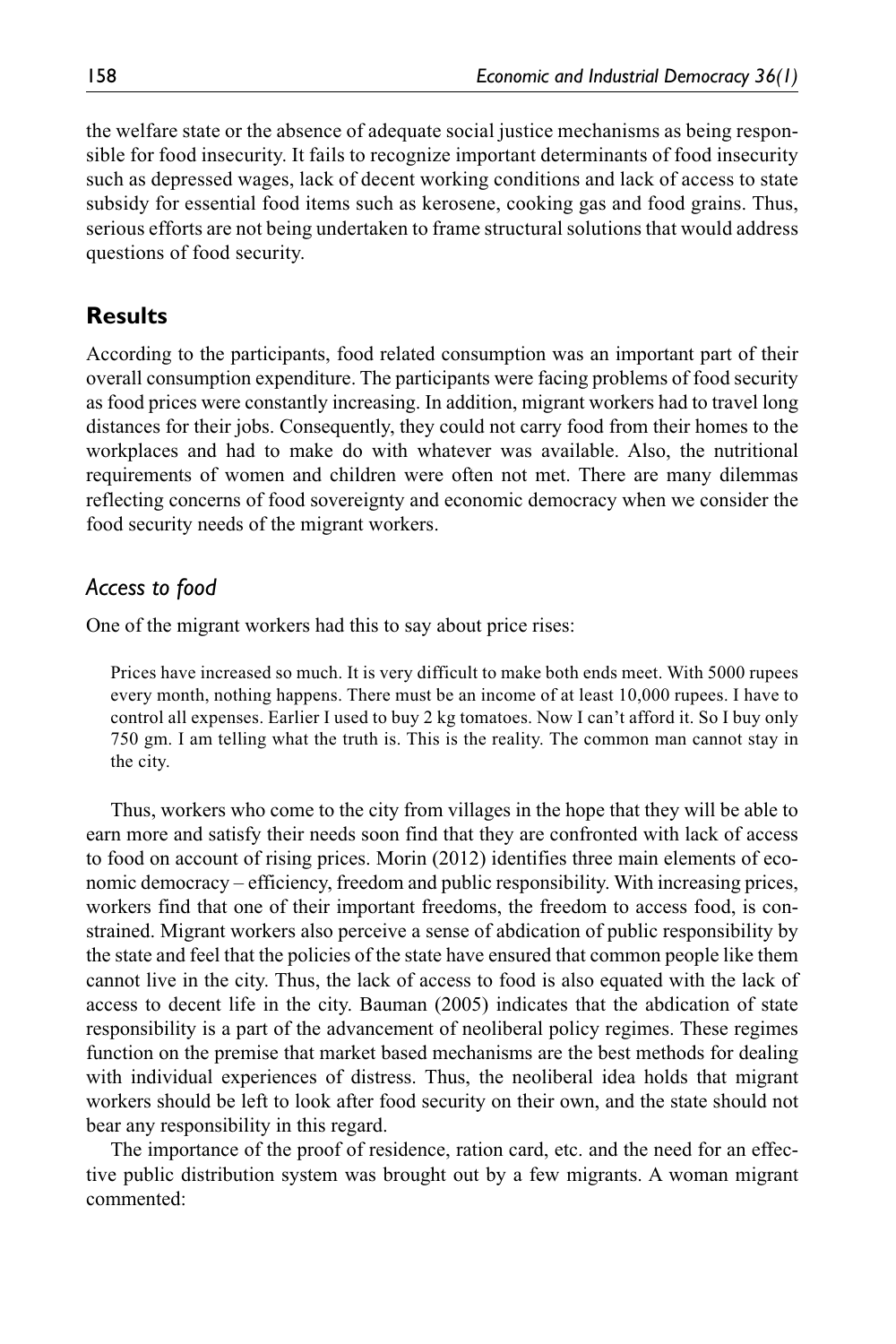We have to even pay for water  $-10$  rupees per can. And kerosene  $-$  we have to buy from outside – it costs 20 rupees per litre.

Another migrant worker said:

If [we have the] the card … then we will get food at subsidized rates. Outside rice, wheat, sugar and kerosene are extremely expensive, here it will be cheaper. Outside, kerosene costs 20–25 rupees per litre, through [the] ration card, it will be available for 10–12 rupees per litre. So if we get the facility of the ration card, it will be very useful for us.

The difficulties for migrant workers increase because they often live in homes which are not formally registered with the local municipal bodies. Thus, municipal provision of drinking water, electricity, etc. are not easily available and due to lack of coverage of the public distribution system or the inefficiency of ration shops, they have to buy kerosene at higher prices. According to Schweickart (2002), economic democracy comprises worker self-management, the existence of free markets and social control of investments. The fact that water and kerosene, which are important elements of food, are beyond the reach of migrant workers, indicates that public investments, which govern their access, have not yielded satisfactory results. It appears that rather than social control of investments, it is private control of investments which is prevalent, as the distribution and sale of water and kerosene may be determined by these private interests. Also, given that the organizing of production does not follow the principles of worker self-management, workers are unable to extract wages which are commensurate to the work that they do, and often they are inadequate for meeting basic food related needs of water and cooking fuel. Lack of food security may thus be related to increasing levels of economic inequality as small proportions of the population are appropriating a disproportionately large share of the income and wealth produced in the economy (Frank, 2001). The resulting inequality is experienced by vulnerable groups like migrant workers in the form of lack of access to basic food related needs.

Nove (1991) conceptualizes economic democracy in the form of socialized firms where workers have a say in management, but must still strive to meet their needs as consumers in the market. In the lived experiences of migrant workers, we found a complete absence of economic democracy. Not only do they have no say in the management of production, but in fact they have little say in the management of their own lives. They have little say in the management of their own food needs. They are subject to exploitation by both the market and the state. The market does not compensate them adequately for the labour power which they sell on the labour market, and the state excludes them from the nets of social security and public welfare. Thus, in the context of rising prices, they have to pay three times more for accessing the most basic food needs. Thus, because of their social exclusion and political disempowerment, vulnerable groups like migrant workers lose control over the fulfilment of their food needs and are thus denied food sovereignty (Borras, 2006).

In the context of rising prices, one of the women had this to say about the desperate situation that they had been driven to: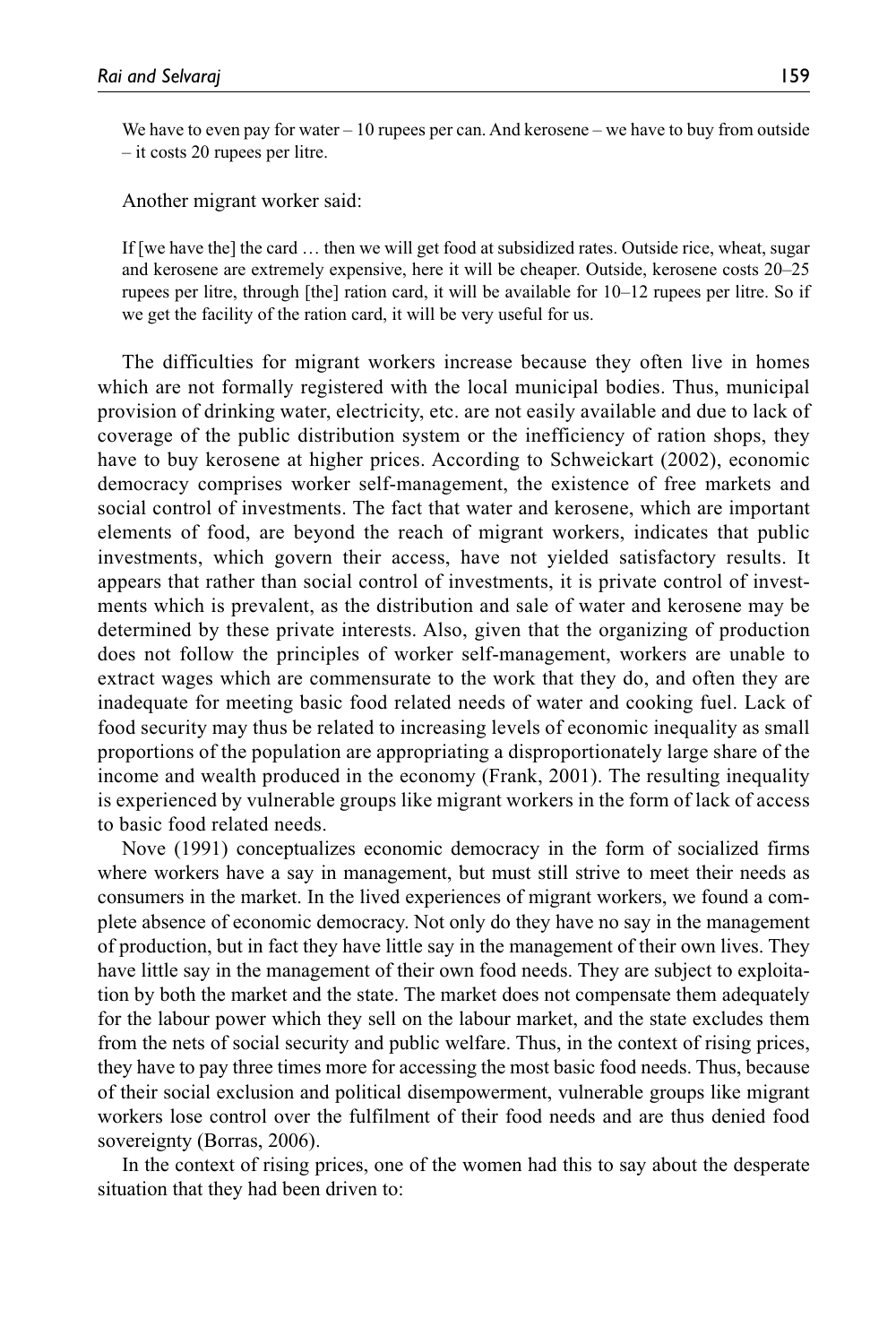We are now living like monkeys in a jungle; monkeys pluck bananas from the tree and eat. We are living like that only, somehow we are earning money for our food and eating whatever is possible. Look at where our country has gone, and look at where we are.

The absence of economic democracy is experienced by workers in the form of denial of their basic rights (Morin, 2012). It is experienced by migrant workers in the form of social relations of citizenship being replaced by the social relations of the jungle. The absence of food security is felt as the loss of political and economic rights of citizenship and workers feel that they are forced to live like animals in a jungle. As Bauman (2005: 46) points out, 'the right to dignified life' is 'a matter of political citizenship, rather than economic performance'. Migrants experience the denial of access to food as a denial of dignity, as a loss of the guarantees of political citizenship and the imposition of an animal-like existence.

## *Issues of food security and food sovereignty*

Outlining the lack of affordability of nutritious food like fruits and fish, migrant workers said,

Though large number of varieties of fruits and vegetables are available here, they [are] very expensive, and we are unable to afford them.

We are unable to eat fish here; we used to consume lot of fish at our native place as it was available in plenty at cheaper price. It was also available in village ponds and rivers. But here the cost of fish is very high.

Tom (2012) argues that social movements are important for food sovereignty to be realized and that rural ways of life should not be marginalized if links around social justice are to be found between the production and consumption of food. The importance of preserving rural forms of life is highlighted by the experiences of migrants here. They point out that they could afford fish in their native villages, but they cannot afford it in Gandhniagar as it is very expensive. This is because the production systems related to fisheries in villages are community driven rather than being market driven. Similarly, migrants are also denied access to fruit in cities, as it is very expensive. The practices of food sovereignty are structured in community oriented action, where the community takes charge of the production of food and the distribution of food at affordable prices to members of the community. On the other hand, the practice of food security follows a neoliberal approach where technical market oriented solutions are sought for production, distribution and consumption of food. Adopting such a neoliberal approach, Zeigler and Dobermann (2011) suggest that food security can be enhanced through policy measures such as public–private partnerships for research and development and the dissemination of new technologies to increase productivity. From a food sovereignty perspective, it can however be argued that market based solutions have limitations. Rather than expanding access to food, such market based solutions may restrict access to food. On the other hand, community ownership of the resources of production of food and community based governance of food distribution can lead to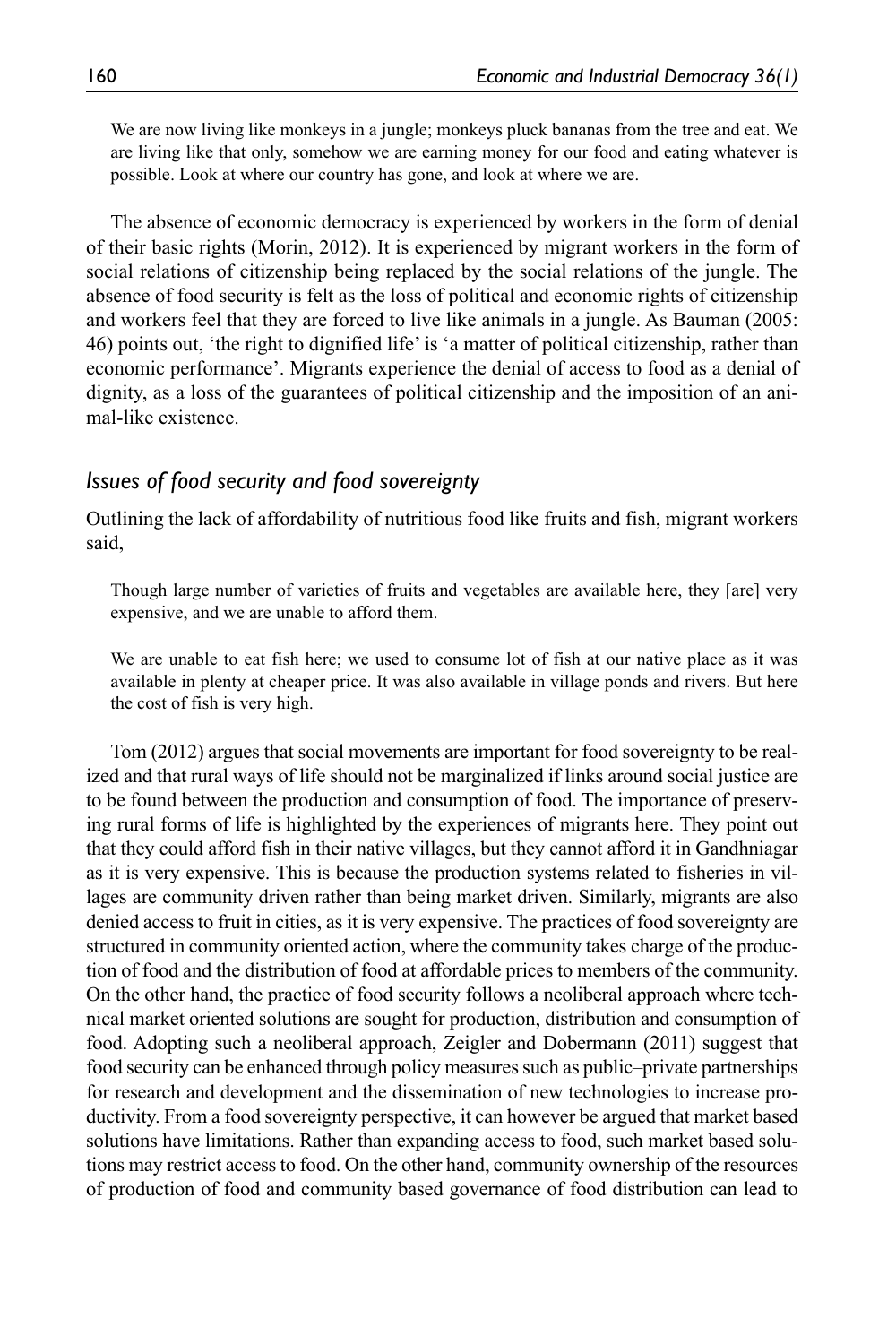more equitable access. Migrant workers testify to the advantages of a culture of commons in expanding access to food. Thus, they describe how fish and fruit were accessible to them in a rural community setting and how such food is no longer accessible to them in a market based urban setting.

Also, it was more difficult for migrant workers to afford fresh food in Gandhinagar:

Food is generally very expensive here, that is why I can't buy fruits, vegetables, fish and milk and milk products. Actually I can rarely afford to buy fresh foods.

I could procure green vegetables from the farms in my village at cheaper rates. We also grew vegetables in our backyards in our native village. But here vegetables are very expensive and we are unable to buy them.

We had cows in our village, so we used to get cow milk very easily which is good for our health. You know, we can't even buy cow milk for our children in Gandhinagar, ... it is very expensive.

We can't afford fruit here ... I am unable to give fruits to my children here. I feel very bad about it. We were able to get some fruits in our village, we had trees in our backyards.

From the above accounts, we see that affordability of food is often related to the social relations of production of food, and this is a central theme in the demands advanced for food sovereignty. In their villages, people are able to obtain fresh fruits, vegetables, milk and fish from commonly shared land and water resources. But they are unable to afford these food items in the city as they are sold at high prices in the market. By emphasizing the affordability of food as a basic human right, the food sovereignty movement asserts the need to preserve anti-hegemonic forms of life where communities were able to provide basic food items to their members (Claeys, 2012). While the focus of food sovereignty is on democratic social relations to make food affordable, the focus of food security is on finding technical solutions to increase productivity. For instance, Hartulistiyoso (2011) suggests that food security will improve if post-harvesting handling systems are better able to deal with issues of quality, investment, primitive technology and lack of sanitation, safety and management. Yet these technological solutions are embedded in market based frameworks, which migrant workers feel are making food less affordable for them. Migrant workers are unable to access adequately nutritious food, including fresh food, because of the inequalities in the political economy, where they face exploitation in the employment relationship and various other aspects of life such as access to health, education and housing. All these inequalities intersect in determining their lack of access to food, as the political economy of food also becomes anchored around numerous inequalities and corporate profit.

#### *Issues of food and socioeconomic vulnerabilities*

A migrant worker expressed the difficulties faced by him in Vavol:

I work as an accountant in a construction company in Ahmedabad, … *Seth*<sup>3</sup> gives me 14,000 rupees a month. This is much more than what I used to earn in my village. But you know, the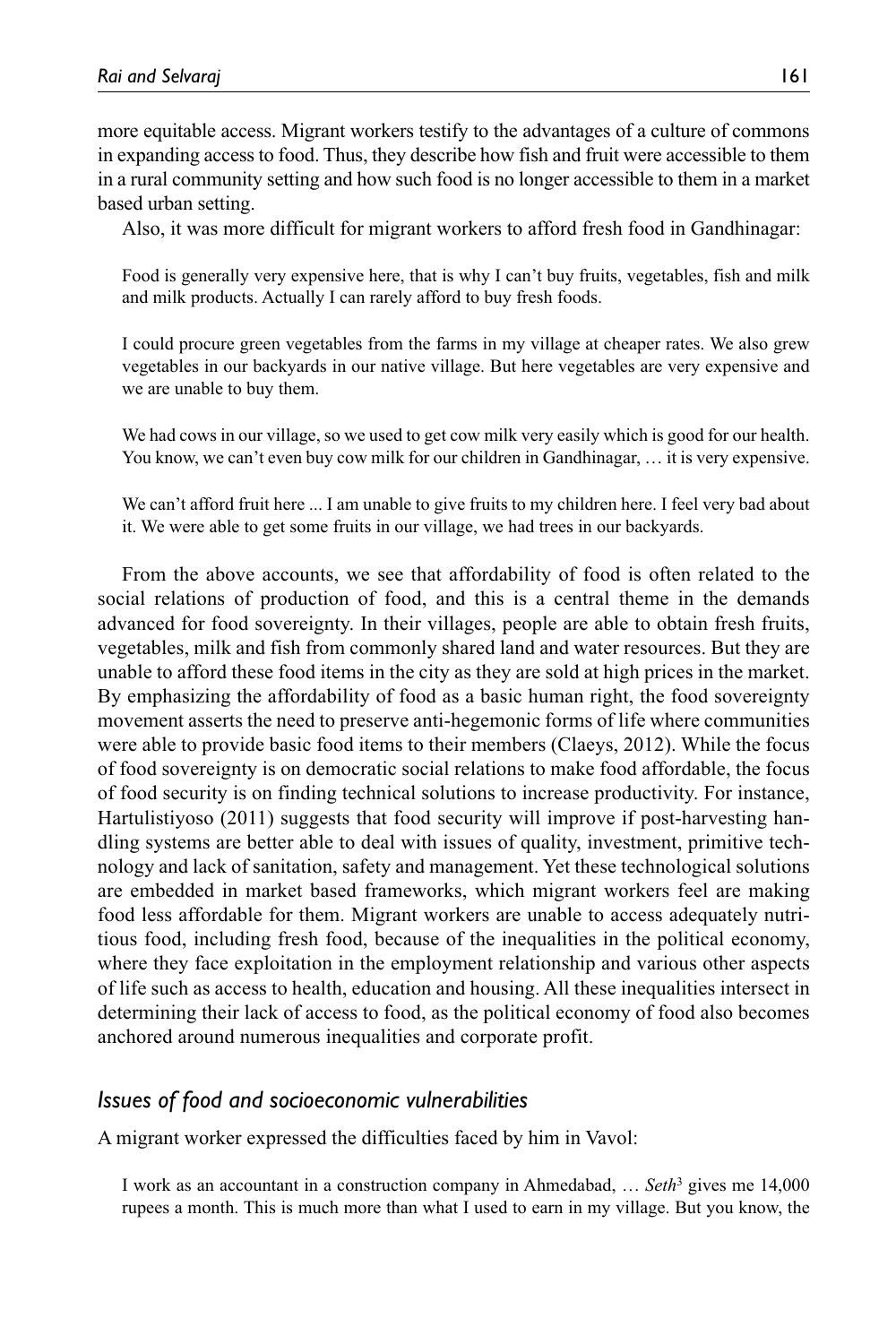quality of food that my family eats now is much worse than what we used to eat at my village. It is so expensive here … I have to also send my children to good schools. I am sending them to a private school … I want my children to study well and get a government job.

The migrant worker indicates that though he is earning more than what he used to earn in his village, there are several concerns pertaining to food. Food is not only expensive but it is also of poor quality. Furthermore, there are expenses such as children's education that migrant families need to take care of. Given the limited household income, families find it difficult to manage all their different expenses to lead a decent life. This leads to tensions between immediate food related expenses and other long-term expenses such as education. As seen in the account of this migrant worker, there is also an aspiration for government jobs. This is particularly because jobs in the private sector are insecure, and this can cause income related shocks, which affect the fulfilment of food related needs. These tensions emerging from socioeconomic vulnerabilities have led to a call for redefining food security. Shepherd (2012) argues that food security needs to be redefined as the protection of vulnerable populations from the structural violence of hunger. Such protection from the structural violence of hunger can be secured in a sustainable way only when various other aspects of life such as the employment relationship and access to education are also anchored around principles of social justice. This calls for polices which move away from the structural adjustment frameworks of debt reduction, privatization and trade liberalization, to a sustainable approach, which finds an integrated solution to issues of food, work, health and education (Schanbacher, 2010: 34).

Workers migrate not only because they desire better jobs, but also for the sake of providing better education for their children. However, given the cost of education, they face numerous difficulties and dilemmas:

We know that we are facing hardships and we are unable to even feed our kids properly but we are getting [the] opportunity to educate our children in good schools. … this was not possible in Buxar<sup>4</sup> … we don't have good schools there … kids also don't do anything there, they only play or go to the fields to assist their father. You know, the problems are only in this generation … once our kids are well educated, they will get [a] good job…. Studying is very important these days.

It is very difficult for us to educate our children. We are not able to fill their stomachs. How will we educate our children? From where will we pay the school fees? The school fees are increasing day by day. It is 500 rupees, 1000 rupees. For big people, it makes no difference. If they don't earn for a day, it is not going to affect them. But for us, it matters. If we do not earn for a day, how will we give food to our family or educate our children?

There is constant tension. We want to give our children good studies. My child should get good education. After that she should be able to get a good job. But we are unable to do so. We are left with very little money when fees are paid ... It is difficult to manage the monthly expenditure. We do not even have the right to live.

Education is such an important aspiration for migrant workers that they are willing to compromise their food related needs and accept other difficulties related to migration.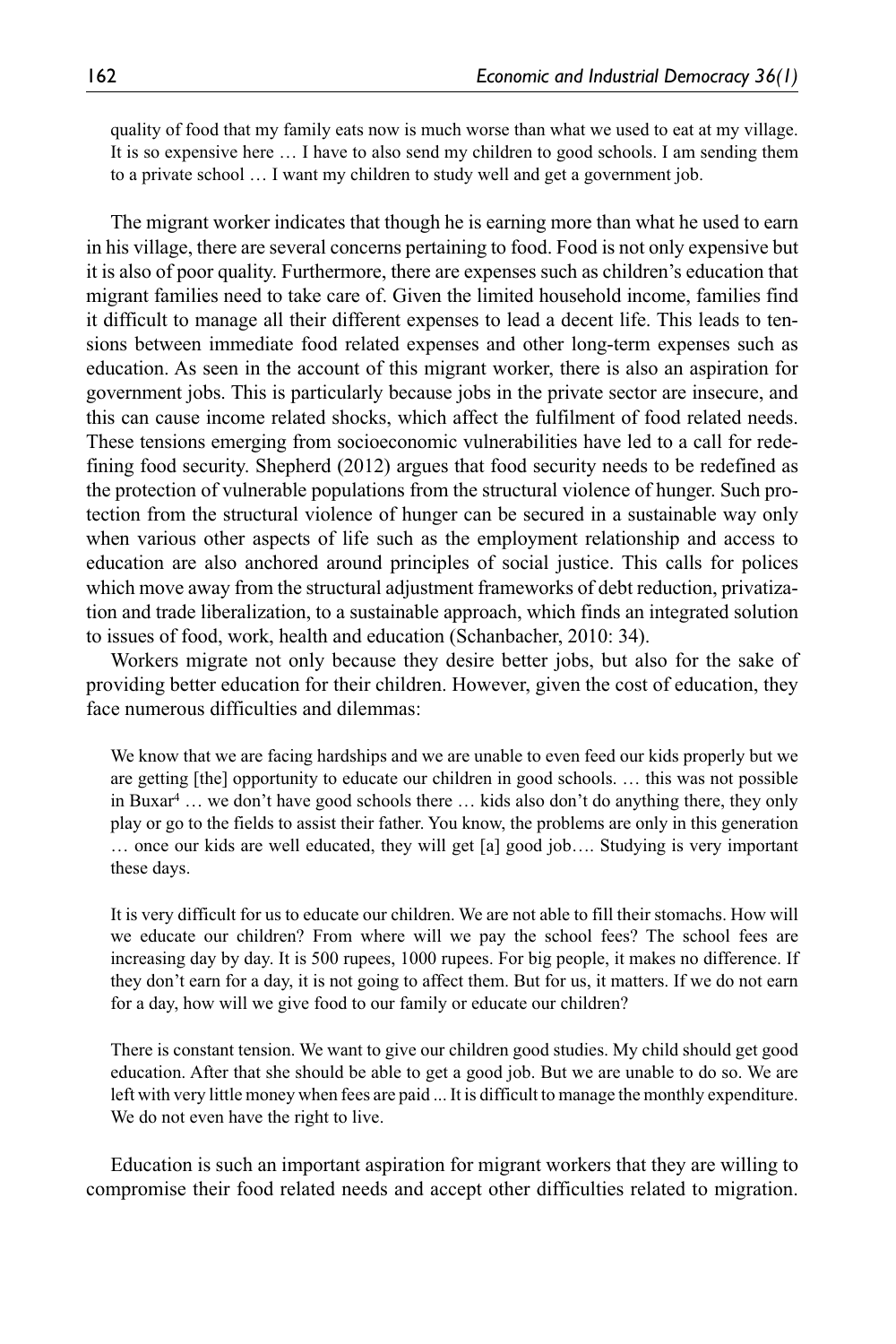Migrant workers find that there is a dilemma between food security and meeting the high costs of education for their children. They theorize these dilemmas as the denial of the fundamental right to live. Thus, they perceive inequalities pertaining to food and education as increasing their social and economic vulnerabilities, which make life difficult for them. The experiences of migrants are indicative of the contradictions within the food security agenda. While the food security agenda is aimed at expanding the access to food, it is embedded within the economic liberalization framework, which increases economic inequalities (Young, 2004). Economic liberalization gives rise to the marketization of various needs of life such as education. The withdrawal of state support means that private players do not open schools in villages and it is difficult for vulnerable segments such as migrant workers to afford the fees that they charge in urban schools. Consequently, they are forced to compromise on their food needs, and spent a large part of the little money they earn in educating their children. The food sovereignty movement, therefore, stresses instituting social relations of production which do not reduce inequalities pertaining to food to technical, economic issues of productivity and efficiency (Altieri, 2002), but focus on these inequalities from a larger social, ethical and cultural perspective.

Apart from education, migrant workers also face difficulties pertaining to housing. The accounts of some workers echo this issue:

With the kind of payment we have, no one can buy a home. Though our wages have increased, the rates of houses have also increased by four to 10 times. If you were able to get a home earlier for 2 lakh rupees, the same house you get now for 10 lakh rupees. We may have started earning more … from 6000–7000 rupees to 14,000–15,000 rupees, but the prices of houses and inflation have also doubled or trebled. Because of this we cannot buy a house. It is a dream to own a house. With the kind of money workers earn, they can only buy a *jhopda*. 5

Even if you take a house on rent, it is extremely expensive. And if you want to buy a one room flat, it is almost 20–25 lakhs. This is beyond the reach of [the] common person. We can only think about buying a *jhopda* for 40,000–50,000 rupees.

There is a lot of problem[s] of housing. If somebody comes from a village, and she has got a job, then this is the first problem which she has to face … find a place to stay. Once she finds a house to stay, then her savings are reduced as she has to pay high rents. Then she has to send money to her parents and take care of her family. So all her earnings are spent. These problems are due to anti-worker policies of the state. It is against these policies that we are protesting.

In the context of depressed wages and the increasing price of food, migrant workers hardly have any savings. The rising real estate prices in the city mean that decent housing is beyond their reach. The rents of houses are also very expensive, which again eat into the savings of migrants. The expenditure on rents also reduces the money available with them for satisfying food related needs. Migrants blame policies of the state in creating these problems for them. They feel that protests will need to be organized to fight for their rights. In this sense, there is a class consciousness which demands greater regulation of the employment relationship from the state so that employers are not able to exploit workers. Workers are asserting their right to a decent life where a contradiction between different basic needs such as housing, education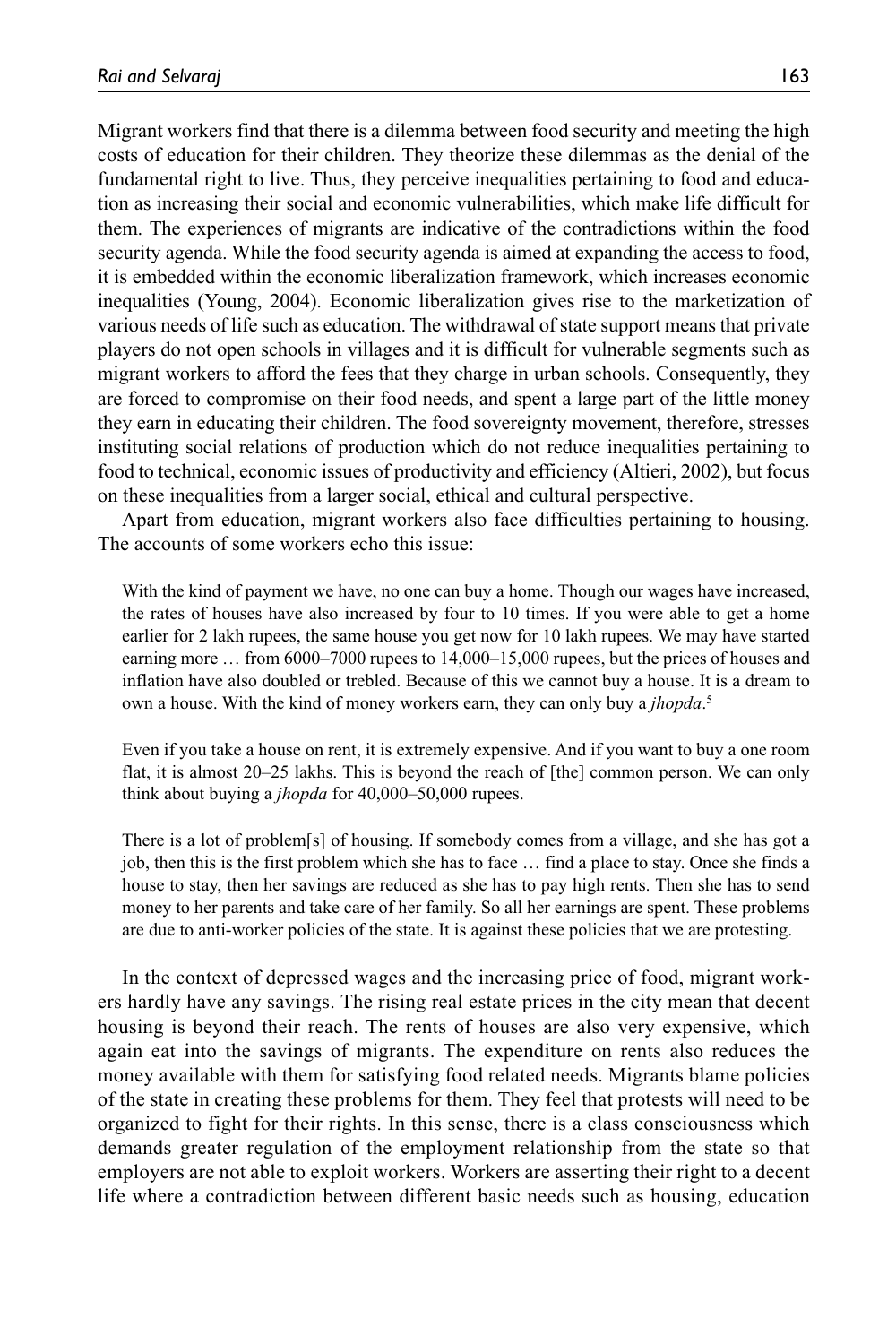and food is not created because of depressed wages. Poor housing in urban slums is intrinsically linked to the absence of food security (Tolossa, 2010). Workers are forced to live in unhygienic, overcrowded conditions in slums with poor access to sanitation as a survival strategy to at least have some money to meet their needs of food (Tolossa, 2010). This problem is further compounded by unemployment, and indicates that strategies to address food security must address a range of inequalities and deprivations (Tolossa, 2010).

Lack of access to food creates many health related issues for migrant workers. In order to meet the basic needs of life such as food, workers are often made to work for extremely long hours:

A person can work for eight hours in a day and remain healthy, how can he work for 16 hours in a day and remain fit for a long time. We are being exploited and destroyed. With this much work to do, she can at the best work for five to 10 years, after that she will not be in a physical position to work. There are physical limits to [the] human potential to work, and they are being challenged everyday by the worker.

There are many problems here. It has been raining incessantly. And we are sitting here. We have coughs, colds, headaches; our health is getting affected as we were getting drenched in the rain. Two of our colleagues have been admitted to the hospital … There is no sign of proper food.

The employer is responsible for our problems. The employer is doing injustice and is not paying us fair wages. He is paying us far less wages. With these wages it is difficult to survive in this city. Then there are no health benefits. Suppose if something happens to us while we are working, the employer is not held responsible, and it is very unlikely that we will get any assistance for our medical treatment. Also, the government does not support us.

Workers are forced to work for long hours to fulfil the basic needs of life like food. The inequality in the political economy for migrant workers is such that their wages are low but their consumption expenses on basic aspects of life are high. This imbalance between income and expenses leads to problems pertaining to health. Many of the migrant workers are either located in the informal sector or are doing contractual and temporary work. Generally, health benefits are not available in these temporary employment relationships. It is difficult to survive in a city with scant wages because costs associated with basic needs such as food and housing are high. It is very difficult to divert the expenses that have been allotted for food for health purposes. Consequently, migrant workers let their health suffer and this in turn diminishes their earning capacity in the long run. The lack of sufficient food for vulnerable workers in urban slums is often associated with their poor health (Tolossa, 2010). Bauman (2005) indicates that welfare state structures are often ineffective in eliminating injustices existing in society. One of the important deprivations currently facing our society is lack of access to food for workers caught in exploitative situations. The accounts of the workers in our study also indicate that the state is not supporting them in preventing the exploitation that the employer subjects them to. In order to find a sustainable solution to the needs of food, health and education, the employment relationship will have to become more democratic and just.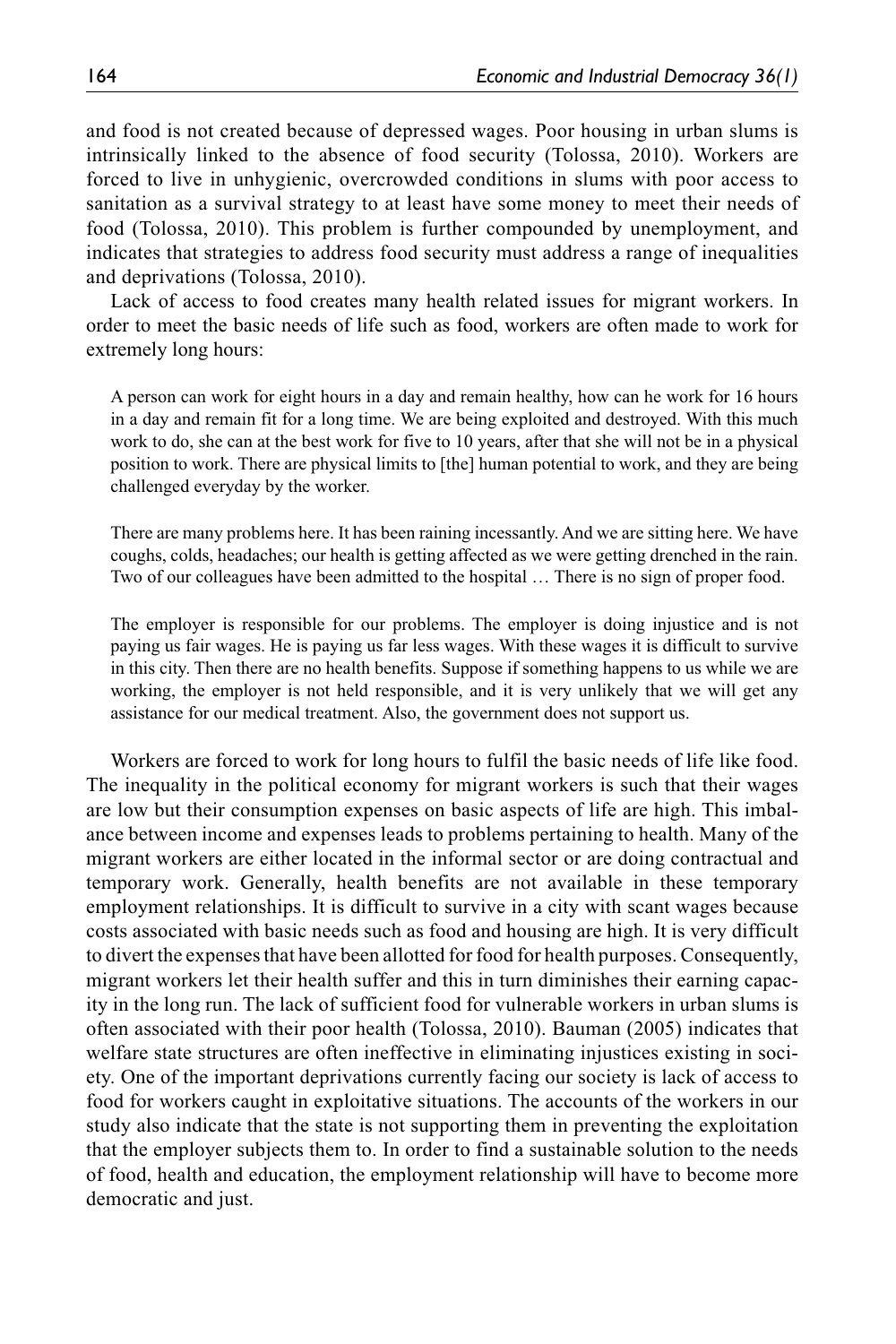#### **Discussion**

Migration affects the food related issues of workers in different ways. It is, therefore, necessary that issues of food security be not looked at in isolation, but in intersection with issues such as housing, health and education (Rawlings and Rubio, 2004). As seen from the narratives of migrant workers, issues of food, education, housing and health are interlinked. The capacity of households to access food is closely related to their ability to access several other basic necessities of life. Food insecurity has linkages with urban poverty and is a result of political and economic inequality (Devas, 2004). Issues of food security are linked to larger issues of economic democracy with neoliberal policies dismantling the social security measures of the state and calling for market based solutions to social problems (Frank, 2001). Food sovereignty is associated with the struggles and protests of people who believe that neoliberal policies and international trade regimes are responsible for problems of hunger (Stiglitz, 2003).

Migrants particularly find that food is expensive and they are often not able to afford it. While food security approaches look upon increasing productivity and efficiency to make food more affordable, the food sovereignty approach offers a critique of the political economy (Shiva, 2007). For instance, under the food security approach microfinance schemes operate in conjunction with multinational companies selling seeds. It is argued that agricultural productivity would improve and bring down food prices. However, since farmers cannot rely on naturally renewable seeds, and need to purchase them every year from multinational corporations, they become indentured to these corporations. The genetically modified seeds may also damage nature by limiting biodiversity. Ultimately, as rural livelihoods are adversely affected, migration to urban areas increases. The market based solutions also lead to an increase in the price of food rather than reducing it. Thus, the food security approach ends up reproducing food related vulnerabilities and regimes of inequality. The market based approaches of food security are also complicit in the marginalization of workers' rights and linked with the international mobility of capital (Bauman, 2005). These approaches thus limit the practice of economic democracy as well.

Migrants are forced to respond to the lack of access of food by working long hours and accepting unjust terms of employment. In the absence of the state's commitment to social justice and economic democracy, migrants are forced to cope with the lack of access to food by adopting livelihood strategies through which they can earn a little more and adapt to the risks of the market (Davies, 1996). The food sovereignty approach looks at these coping strategies as a violation of basic human rights and deems the perpetuation of hunger and malnutrition as unacceptable (Schanbacher, 2010). Often the modus operandi adopted by the state in withdrawing from welfare measures lies in labelling workers as irresponsible who do not know how to judiciously use the resources available to them (Bauman, 2005). It is strategies such as these that are responsible for the indifference of the state to work towards providing access to basic needs such as water and kerosene at affordable prices to migrant workers.

Workers are resentful of the lack of right to food. They view the lack of right to food as the denial of citizenship and a violation of their dignity. The concept of economic democracy is linked to participation, ownership and egalitarian social relations (Miller,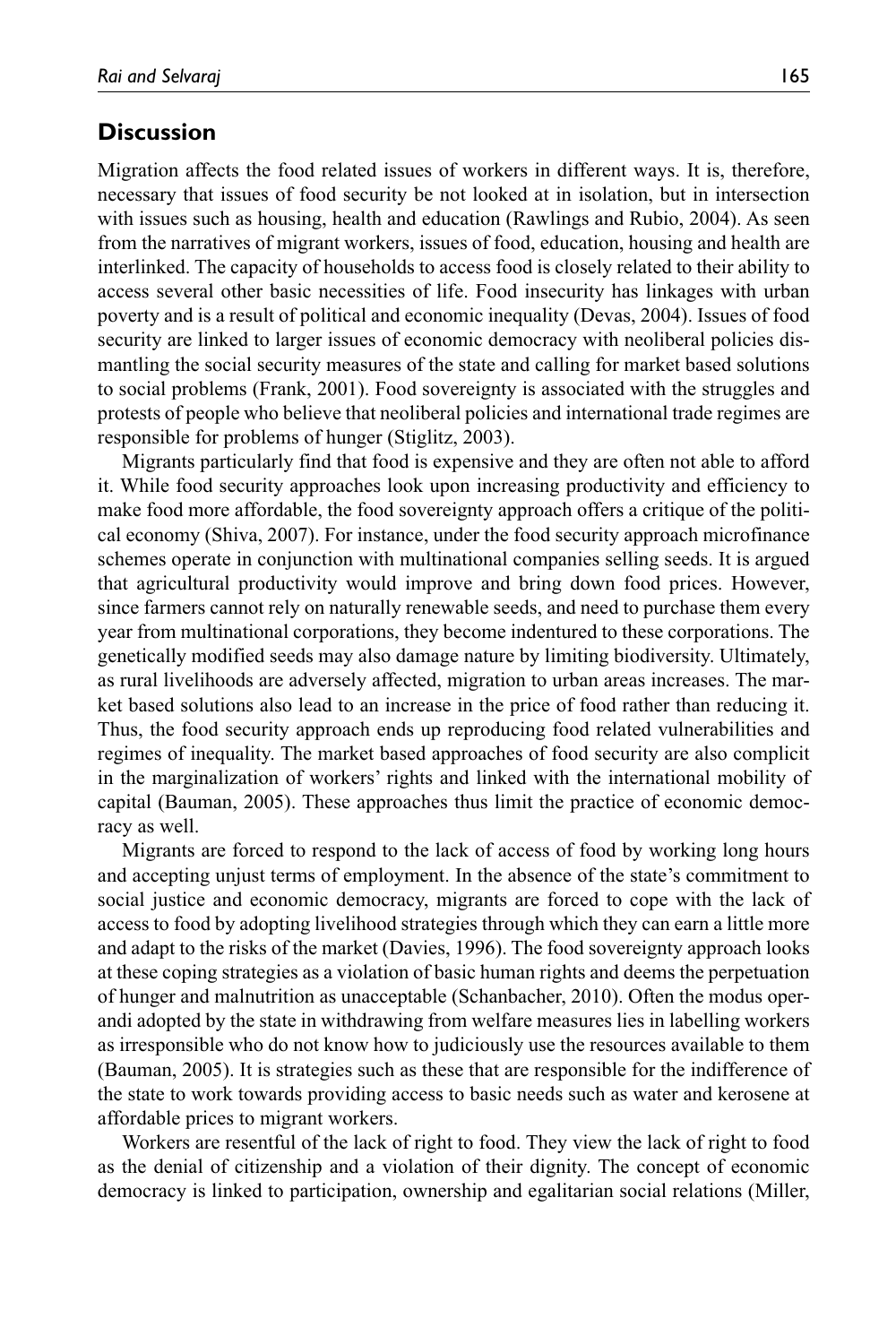2012). Egalitarian social relations of production have implications for the distribution of profit and can lead to decent wages for workers. Decent wages help in securing their right to food, which in turn is helpful in respecting the dignity of workers. Unlike the economic democracy approach, the food security approach is not interested in food security on account of respecting the dignity of workers. The implicit purpose of the food security approach is to provide access to food to workers to ensure that their capacity to consume increases and a completely new market for goods and services is created (Bolger, 2011). This approach holds involves the integration of workers in the current social relations of production. Those workers who contest the alienation of these social relations are labelled as individuals who shirk work, and thus are a burden on liberal democratic states (Bauman, 2005). This approach holds individuals responsible for their own poverty. In contrast, the food sovereignty approach holds access to food as a basic human right, and calls for the elimination of hunger, malnutrition and premature death, in the effort to preserve the dignity of human beings (Nussbaum, 2003). For migrant workers, the denial of the right to food is experienced as a violation of dignity and exclusion from the realm of citizenship. The food sovereignty paradigm suggests that it is not merely access to food that is important but collective control over the production, distribution and consumption of food.

Migrant workers indicate that while their incomes were low in their villages, they still had better access to food items like vegetables, fruit, fish and milk. Since these food items are available from land and water resources often commonly shared in the village, villagers are able to access them from these resources and need to spend less in purchasing them from the market. Such social relations of producing food satisfy both the economic democracy and food sovereignty approaches. As per the economic democracy approach, villagers collectively own the land and water resources where these food items are produced. The produce is also collectively available to all those who are a part of the community food system. As per the food sovereignty approach, this is a food system that is respectful of human dignity and the cultural forms of the community. It is also respectful of egalitarian social relations of production, which do not involve notions of competition and subordination. On the other hand, rather than a focus on social relations, the focus of the food security approach is on an analysis of resources available as inputs, the different competitive uses to which they can be put and the output that can be extracted from them (Zeigler and Dobermann, 2011). This is in line with notions of a consumer society premised on choice and competition and the marginalization of other values of life (Bauman, 2005). In the name of choice, however, the food security approach often forces people to buy the cheapest possible goods which add to the profits of corporations from developed countries which trade in them (Patel and Henriques, 2003). The food security practices of choice often end up denying traditional rights to food obtained from common resources that were available to people.

Education of their children is one of the important reasons why people migrate to cities in India. Migrants find that they are not being adequately compensated for the work they do. This creates problems in fulfilling their basic food related needs. Also, given the high cost of education, many tensions are created for migrant workers on how to distribute their limited incomes among competing costs. Further, workers are forced to increase their working hours in order to generate a little bit more income. Since they work for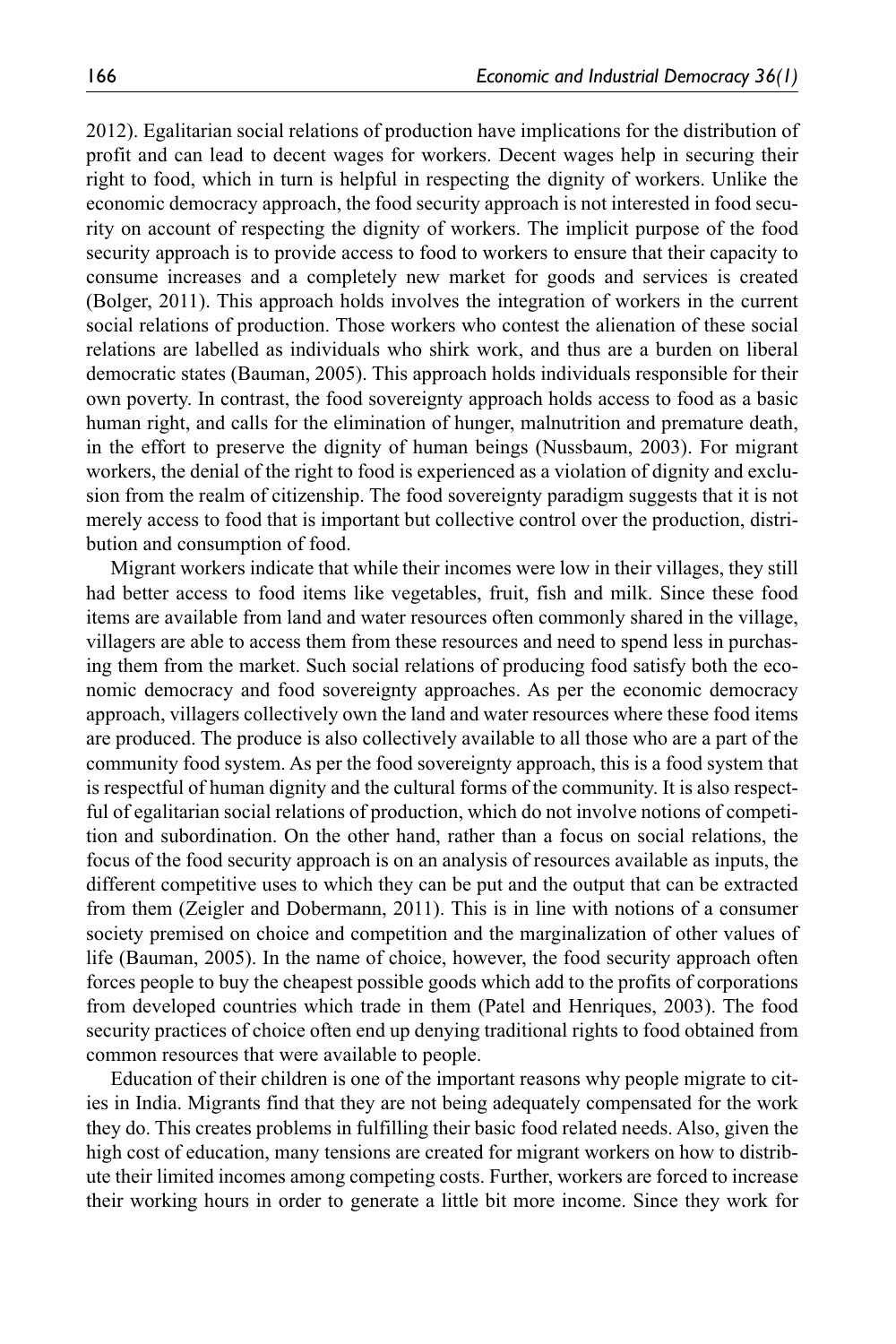long hours of time under difficult conditions, there are adverse effects on their health. Also, since they spend a lot of money on food, they are unable to spare sufficient money to take care of their health needs. Given that they are able to save very little, and since real estate prices are very high, access to decent housing is very difficult for migrant workers. Consequently, they are forced to live in slums and this again results in deterioration of their health due to the prevalent unhygienic conditions. Thus, issues of food security are connected to other socioeconomic vulnerabilities of migrant workers. Theorists of the food security approach often ignore these problems containing a holistic description of lack of access to food. They often reduce food security to a technical problem and focus on solutions such as increasing market competitiveness, investment and efficiency (Uy, 2011). Bauman (2005: 84) is critical of the food security approach where the multidimensional reality of poverty is reduced to hunger, and other issues of poor housing conditions, health, illiteracy, collapse of families and social bonds and lack of a hopeful future are ignored. The food security approach wants to deny the possibility of the access to food as a basic human right and only wants to devise mechanisms through which this goal can be progressively achieved (Schanbacher, 2010: 31). The oral accounts of migrant workers are also critical of the implicit principles of the food security approach and call for a wider approach encompassing economic democracy and food sovereignty.

# **Conclusion**

Issues related to food security need to be understood in concrete terms of lived reality, and not in the abstract. We have tried to reflect on concerns pertaining to food security in terms of the oral accounts of migrant workers in a large city in India. The oral accounts contest the dominant common sense that migration helps workers achieve a greater degree of food security because of their integration into productive economic activity. On the contrary, in their villages migrant workers often had better access to various food items such as vegetables, fruit, fish and milk, which were available from commonly owned land and water resources. In the city, because of the need to purchase these food items from the market, migrant workers are deprived of access to them.

This leads us to conclude that the neoliberal approaches of food security anchored around supply side notions of improving productivity and efficiency may not be very helpful in improving food related concerns of vulnerable people like migrant workers. Instead, greater attention should be paid to the food sovereignty approach, which emphasizes community based action of giving communities power over the entire food system of production, distribution and consumption. In conjunction with the economic democracy approach which calls for greater democratization of the social relations prevalent in the political economy, this can help in eliminating problems of political and economic disempowerment. This can provide holistic, sustainable solutions pertaining to food related issues as it envisions a more comprehensive approach to the multidimensional reality of poverty rather than merely reducing poverty to the problem of hunger. By looking upon issues of health, education, housing and food together as a comprehensive set of socioeconomic vulnerabilities that need to be addressed jointly, issues of food sovereignty can be addressed more effectively.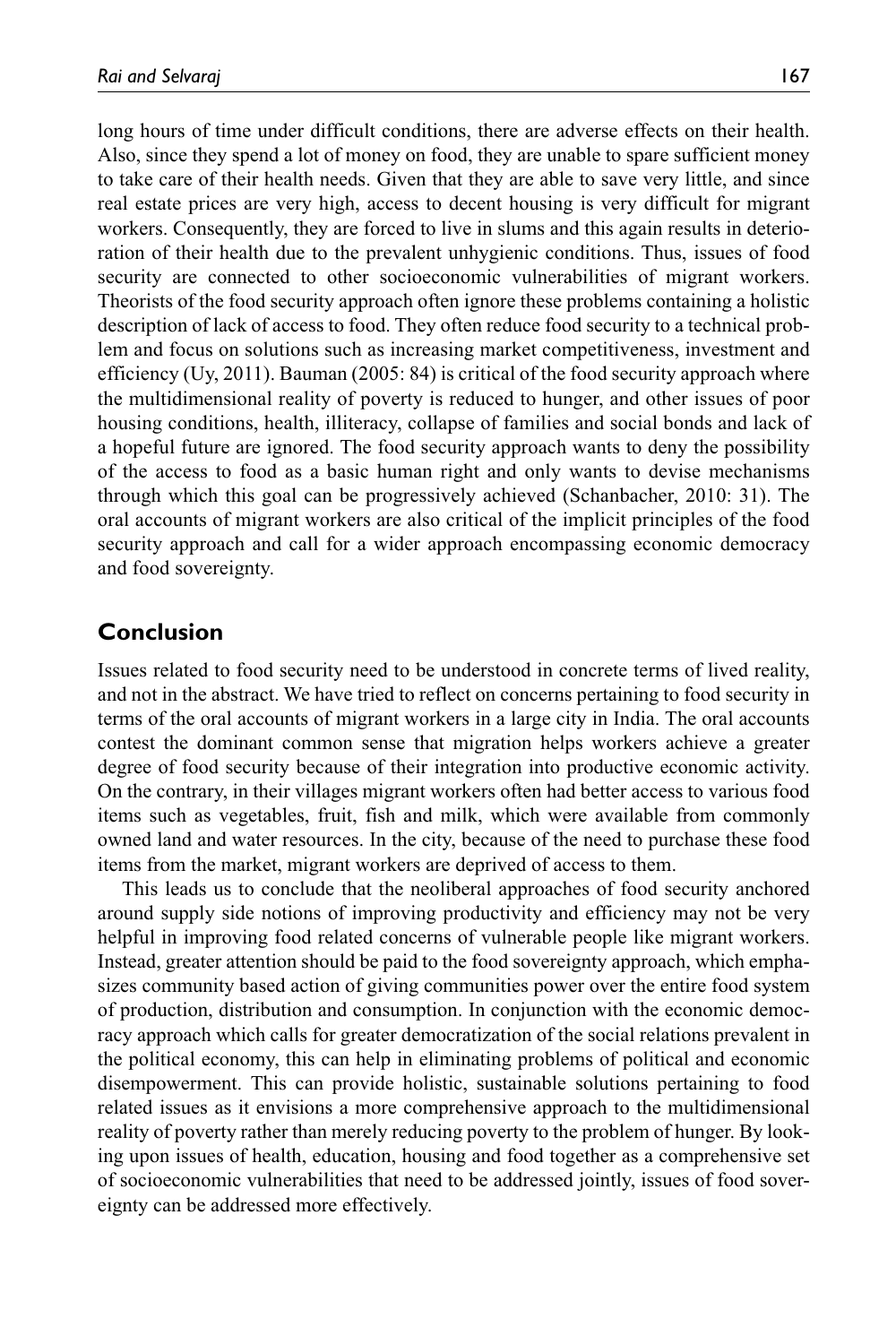Food sovereignty is anchored around building social relations that transcend instrumental engagement of people with each other. According to this approach, people are not merely the objects of state policy, but they are viewed as principal entities constituting the social relations of the state. This approach is aimed at restoring control over their life worlds to communities and people. In many ways, the food sovereignty approach is also a critique of the visions of a consumerist society embedded in neoliberal prescriptions. Ultimately, food is a basic, democratic human right, which must be universally available to all people, and cannot be made contingent on economic performance. In concrete terms, the state needs to expand social security measures of food, health, housing and education for migrant workers. Also, there needs to be greater regulation of the employment relationship in terms of wages, decent working conditions and hours of work so that migrant workers do not face exploitation and their capacity to access basic entitlements is increased.

#### **Acknowledgements**

We thank the anonymous reviewer for his detailed and insightful comments and suggestions, and who encouraged us to situate this study in terms of the debate between the food sovereignty and food security paradigms. We are also grateful to Srinath Jagannathan for his constructive comments and painstaking efforts in reading through the earlier drafts of this study. The article reads far better due to his efforts, but all errors and omissions that still remain are of course only ours.

#### **Funding**

This research received no specific grant from any funding agency in the public, commercial, or not-for-profit sectors.

#### **Notes**

- 1. Bihar and Uttar Pradesh carry the socioeconomic stigma of being one of India's Bimaru (Bihar, Madhya Pradesh, Rajasthan and Uttar Pradesh) states with the worst socioeconomic indicators. These states witness large-scale migration to urban India due to extreme poverty and lack of job opportunities.
- 2. *Beedi* is a thin Indian cigarette filled with tobacco flakes and wrapped in a *tendu* leaf tied with a string at one end. *Beedi* smoking tends to be associated with a lower social standing, and it is inexpensive
- 3. *Seth* means employer.
- 4. Buxar is a very underdeveloped district in Bihar.
- 5. A *jhopda* is a hut in a slum.

#### **References**

Abrams L (2010) *Oral History Theory*. London: Routledge.

- Altieri MA (2002) Agroecology: The science of natural resource management for poor farmers in marginal environments. *Agriculture, Ecosystems and Environment* 93(9): 1–24.
- Bauman Z (2005) *Work, Consumerism and the New Poor*. Maidenhead: Open University Press.
- Bolger JB (2011) Food for all through innovative partnerships. In: *Food for All: Investing in Food Security in Asia and the Pacific: Issues, Innovations and Practices*. Manila: Asian Development Bank, pp. 8–20.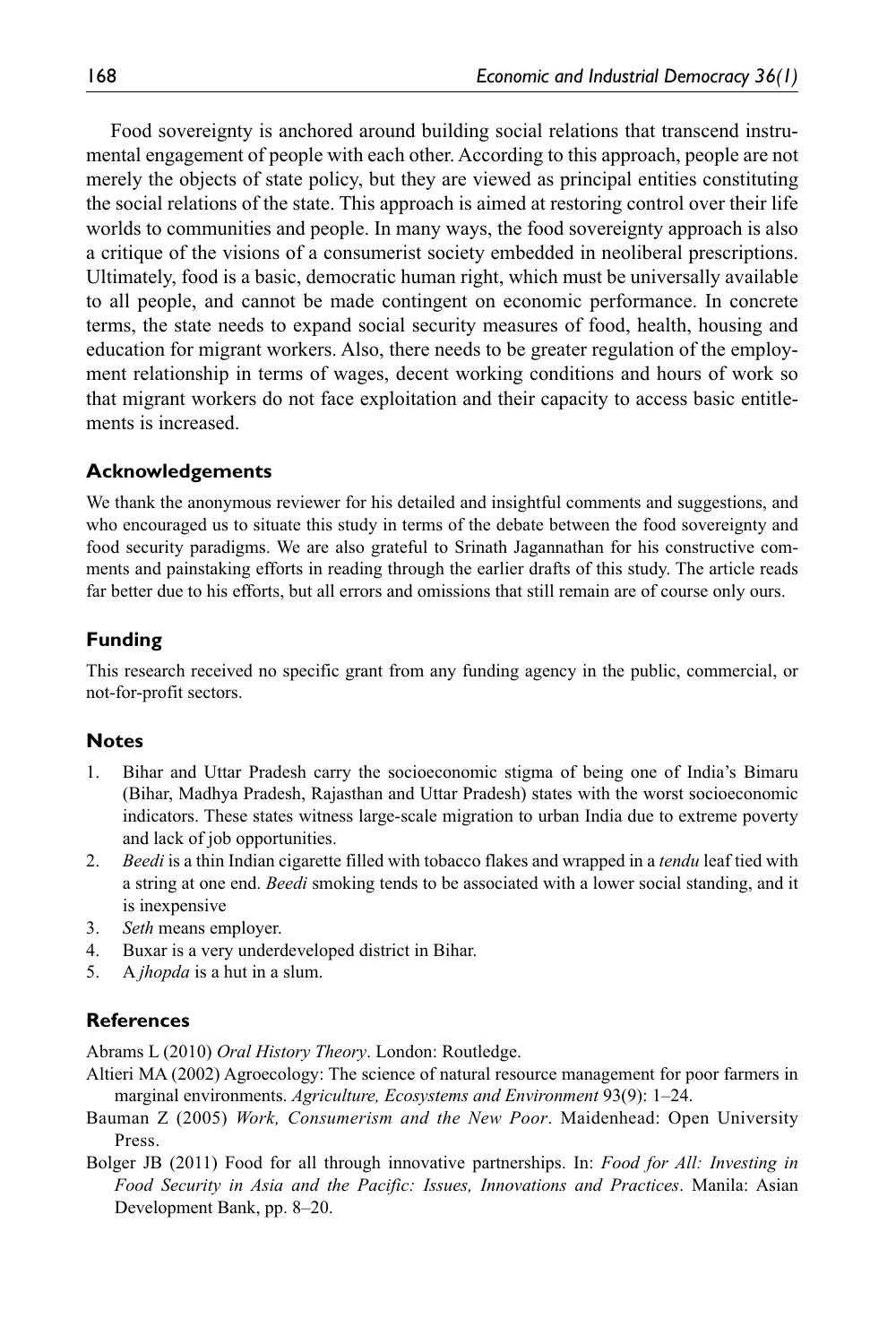- Borras SM Jr (2006) The underlying assumptions, theory and practice of neoliberal land policies. In: Rosset P, Patel P and Courville M (eds) *Promised Land: Competing Visions of Agrarian Reform*. Oakland, CA: Food First Books, pp. 99–128.
- Claeys P (2012) The creation of new rights by the food sovereignty movement: The challenge of institutionalizing subversion. *Sociology* 46(5): 844–860.
- Cohen MC and Garrett JL (2010) The food price crisis and urban food (in)security. *Environment and Urbanization* 22(2): 467–482.
- Davies S (1996) *Adaptable Livelihoods: Coping with Food Insecurity in the Malian Sahel*. London: Macmillan Press.
- Deshingkar P and Grimm S (2005) *Internal Migration and Development: A Global Perspective*. Geneva: International Organization for Migration.
- Devas N (2004) Urban poverty and governance in the era of globalization, decentralization and democratization. In: Devas N, Amis P, Beall J et al. (eds) *Urban Governance, Voice and Poverty in the Developing World*. London: Earthscan, pp. 15–36.
- Ebrahim S, Kinra S, Bowen L et al. (2010) The effect of rural-to-urban migration on obesity and diabetes in India: A cross-sectional study. *Public Library of Science* 7(4): 1–32.
- Edmonds VM (2005) The nutritional patterns of recently immigrated Honduran women. *Journal of Transcultural Nursing* 16(3): 226–235.
- Frank T (2001) *One Market under God: Extreme Capitalism, Market Populism and the End of Economic Democracy*. London: Secker and Warburg.
- Glaser B and Strauss A (1967) *The Discovery of Grounded Theory*. Chicago: Aldine.
- Hartulistiyoso E (2011) The role of post-harvest handling system in the Indonesian food security program. In: Jaturasitha S (ed.) *Food Security and Sustainable Resource Management in a Market Economy: Challenges and Options*. Kassel: University of Kassel Press, pp. 49–52.
- He J, Klag MJ and Wu Z (1996) Effect of migration and related environmental changes on serum lipid levels in southwestern Chinese men. *American Journal of Epidemiology* 144(9): 839–848.
- Huang B, Rodriguez BL, Burchfiel CM et al. (1996) Acculturation and prevalence of diabetes among Japanese-American men in Hawaii. *American Journal of Epidemiology* 144(7): 674–681.
- Hyman I, Guruge S, Makarchuk M et al. (2002) Promotion of healthy eating among new immigrant women in Ontario. *Canadian Journal of Dietetic Practice and Research* 63(3): 125–129.
- Kahanec M and Zimmermann KF (2008) Migration and globalization: Challenges and perspectives for the research infrastructure. Discussion Paper No. 3890, IZA, DIW Berlin, Bonn University and Free University Berlin.
- Krueger RA and Casey MA (2000) *Focus Group: A Practical Guide for Applied Research*, 3rd edn. Newbury Park, CA: Sage.
- Kuroda H (2011) A multisector response to food security. In: *Food for All: Investing in Food Security in Asia and the Pacific: Issues, Innovations and Practices*. Manila: Asian Development Bank, pp. 2–6.
- Mazhar F, Buckles D, Satheesh PV and Akhter, F (2007) *Food Sovereignty and Uncultivated Biodiversity in South Asia: Essays on the Poverty of Food Policy and the Wealth of the Social Landscape*. New Delhi: Academic Foundation.
- Miller GR (2012) 'Gender trouble': Investigating gender and economic democracy in worker cooperatives in the United States. *Review of Radical Political Economics* 44(1): 8–22.
- Morin P (2012) The Fonds de Solidarite: Historical and political foundations, what lessons for economic democracy? *Review of Radical Political Economics* 44(1): 82–99.

Nove A (1991) *The Economics of Feasible Socialism Revisited*. London: Harper Collins.

Nussbaum M (2003) Capabilities as fundamental entitlements: Sen and social justice. *Feminist Economics* 9(2): 33–59.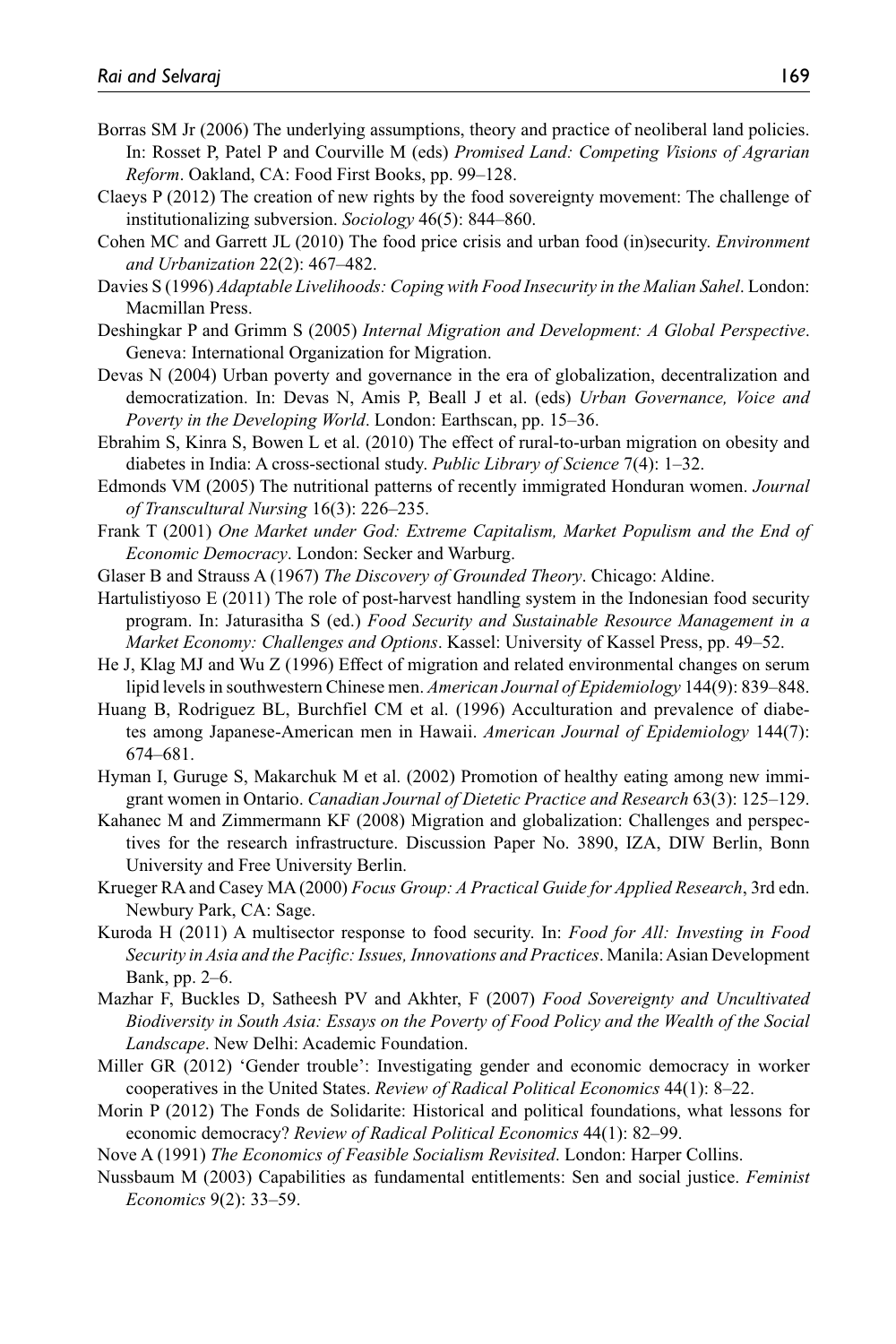Offe C (1996) *Modernity and the State: East, West*. Cambridge: Polity Press.

- Opare-Oblsaw C, Flanu DA and Awadzi K (2000) Changes in family food habits: The role of migration. *Consumer Studies and Home Economics* 24(3): 145–149.
- Patel R and Henriques G (2003) Agricultural trade liberalization and Mexico. Food First Policy Brief No. 7. Food First Institute for Food and Development Policy, California.
- Pertiwi S (2004) A system dynamics model for policy analysis in food security system in Indonesia. In: Jaturasitha S (ed.) *Food Security and Sustainable Resource Management in a Market Economy: Challenges and Options*. Kassel: University of Kassel Press, pp. 41–48.
- Portelli A (1990) *The Death of Luigi Trastulli, and Other Stories: Form and Meaning in Oral History*. New York: State University of New York Press.
- Qijiang Z (2011) People's Republic of China: Steering development orientation as a driver of change. In: *Food for All: Investing in Food Security in Asia and the Pacific: Issues, Innovations and Practices*. Manila: Asian Development Bank, pp. 37–43.
- Quandt SA, Arcury TA, Early J et al. (2004) Household food security among migrant and seasonal Latino farmworkers in North Carolina. *Public Health Reports* 119(6): 568–576.
- Rafique A (2006) Migration for hard work: A reluctant livelihood strategy for poor households in West Bengal, India. Working Paper T17, Development Research Centre on Migration, Globalisation and Poverty.
- Rafique A and Rogaly B (2005) Internal seasonal migration, livelihoods and vulnerability in India: A case study. In: Siddiqui T (ed.) *Migration and Development: Pro-poor Policy Choices*. Dhaka: University Press Limited, pp. 359–385.
- Rawlings L and Rubio G (2004) Evaluating the impact of conditional cash transfer programs. *World Bank Research Observer* 20(1): 29–55.
- Razzaque MA (2011) Bangladesh: Prioritizing agriculture, food security, and nutrition. In: *Food for All: Investing in Food Security in Asia and the Pacific: Issues, Innovations and Practices*. Manila: Asian Development Bank, pp. 22–36.
- Rogaly B (2003) Who goes? Who stays back? Seasonal migration and staying put among rural manual workers in eastern India. *Journal of International Development* 15(5): 623–632.
- Rogaly B and Coppard D (2003) 'They used to go to eat, now they go to earn': The changing meanings of seasonal migration from Puruliya District in West Bengal, India. *Journal of Agrarian Change* 3(3): 395–433.
- Rush TJ, Ng V, Irwin JD et al. (2007) Food insecurity and dietary intake of immigrant food bank users. *Canadian Journal of Dietetic Practice and Research* 68(2): 73–78.
- Schanbacher W (2010) *The Politics of Food: The Global Conflict between Food Security and Food Sovereignty*. Santa Barbara, CA: Praeger.
- Schweickart D (2002) *After Capitalism*. Oxford: Rowman and Littlefield.
- Shah A (2006) The labor of love: Seasonal migration from Jharkhand to the brick kilns of other states in India. *Contributions to Indian Sociology* 40(1): 91–119.
- Shepherd B (2012) Thinking critically about food security. *Security Dialogue* 43(3): 195–212.
- Shiva V (2007) *Manifestos on the Future of Food and Seed*. Cambridge, MA: South End Press.
- Solomons NW and Gross R (1995) Urban nutrition in developing countries. *Nutrition Review* 53: 90–95.
- Start D and Deshingkar P (2006) Occupational diversification, household strategies, and non-farm options in Madhya Pradesh and Andhra Pradesh. In: Farrington J, Deshingkar P, Johnson C and Start D (eds) *Policy Windows and Livelihood Futures: Prospects for Poverty Reduction in Rural India*. New Delhi: Oxford University Press.
- Stewart DW, Shamdasani PN and Rook DW (2007) *Focus Groups: Theory and Practice*. Thousand Oaks, CA: Sage.
- Stiglitz J (2003) *Globalization and its Discontents*. New York: WW Norton.